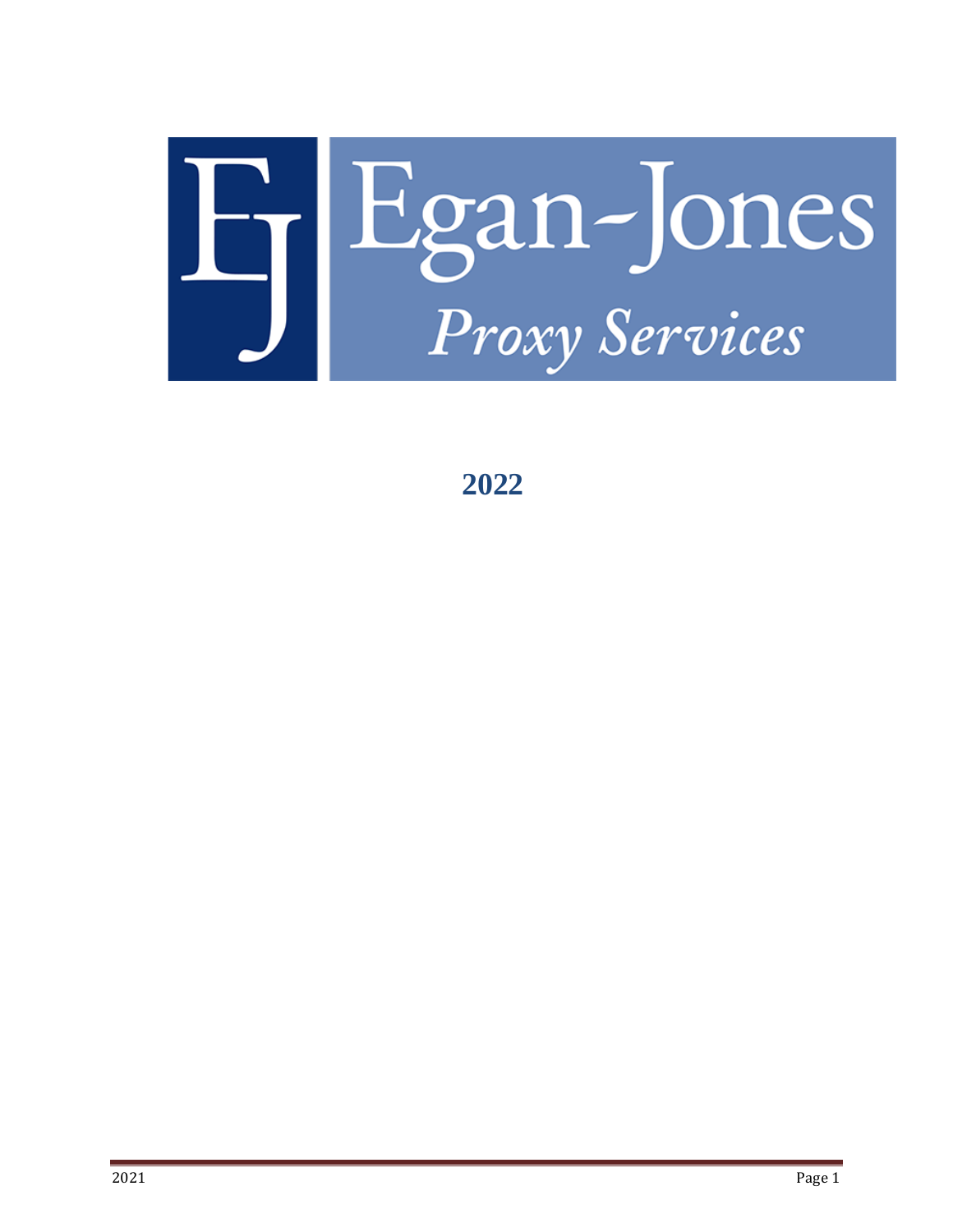# **Egan-Jones Proxy Services Catholic Proxy Voting Principles and Guidelines**

# **Egan-Jones Catholic Proxy Voting Principles**

Our principles and guidelines comply with the principles of the United States Conference of Catholic Bishops ("USCCB"). Catholic client accounts are governed by the Principles for USCCB Investments, which enumerate rules under which investments must be managed and invested through strategies that seek to avoid participation in harmful activities, to use the role of stockholder for social stewardship, and to promote the common good.

Egan-Jones Proxy Services Catholic Voting Guidelines aim to promote long-term shareholder value, aiming at generating a reasonable rate of return and operating in a fiscally sound, responsible and accountable manner, while emphasizing faithful, competent, and socially responsible stewardship. Thus, our guidelines, like the principles of the USCCB upon which they are based, address issues that affect long-term shareholder value, while considering workplace issues that may have an impact on long-term economic best interests of participants and beneficiaries, including corporate policies that affect job security and wage levels of plan participants, corporate policies that affect local economic development and stability, corporate responsibility to employees and communities in which the Company operates, and workplace and environmental safety and health issues.

# **Introduction**

Our Proxy Voting Principles serve as the background for our Proxy Voting Guidelines, which, in turn, act as general guidelines for the specific recommendations that we make with respect to proxy voting. It is important to recognize that such principles are not intended to dictate but guide. Certain of the principles may be inappropriate for a given company, or in a given situation. Additionally, the principles are evolving and should be viewed in that light. Our principles are and will be influenced by current and forthcoming legislation, rules and regulations, and stock exchange rules. Examples include:

- the Sarbanes-Oxley Act of 2002 and implementing rules promulgated by the U.S. Securities & Exchange Commission
- revised corporate governance listing standards of the New York Stock Exchange and resulting SEC rules
- corporate governance reforms and subsequent proposed rule filings made with the SEC by The NASDAQ Stock Market, Inc. and resulting SEC rules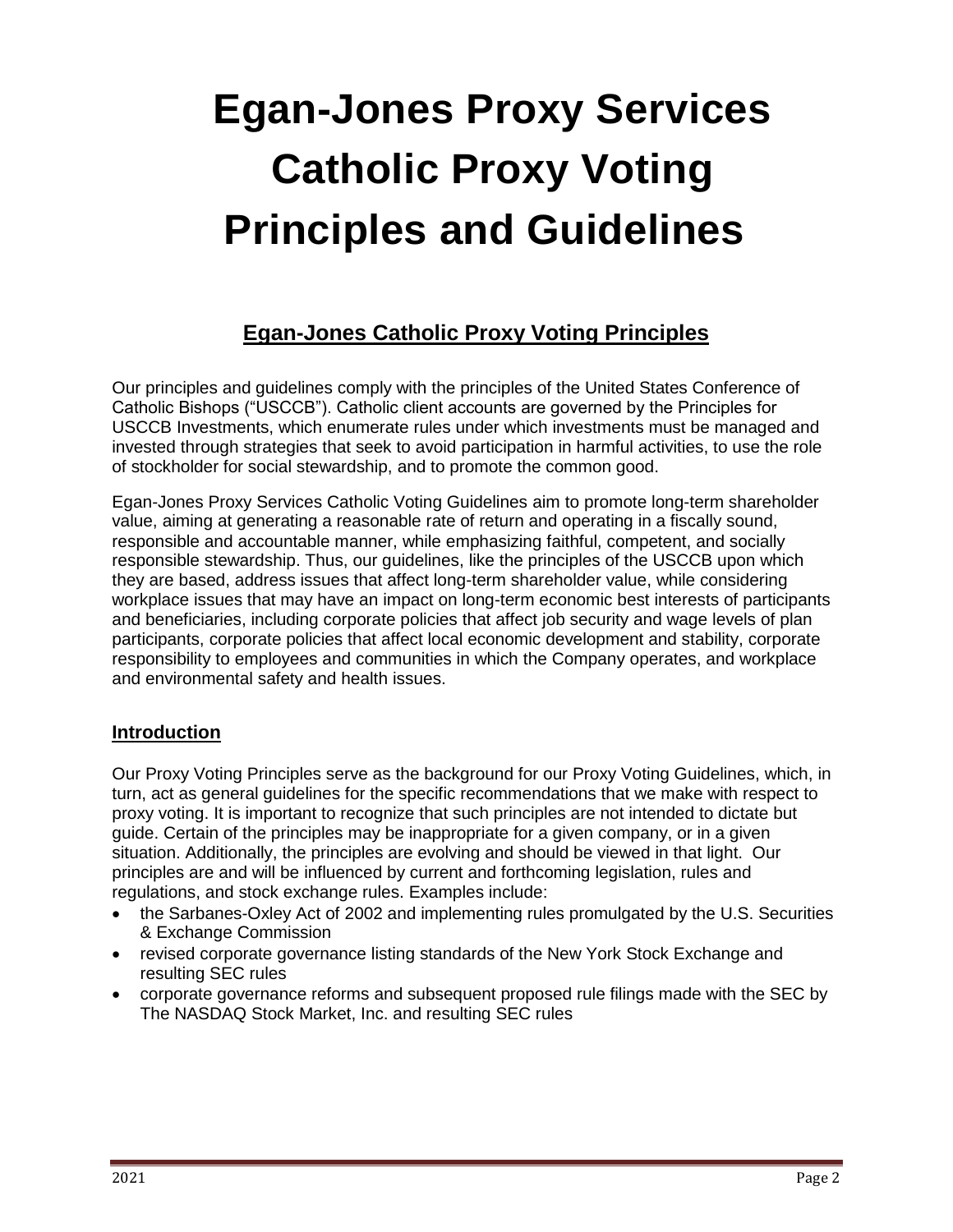In general:

- Directors should be accountable to shareholders, and management should be accountable to directors.
- Information on the Company supplied to shareholders should be transparent.
- Shareholders should be treated fairly and equitably according to the principle of one share, one vote.

# **Principles**

A. Director independence

It is our view that:

- A two-thirds majority of the Board should be comprised of independent directors.
- Independent directors should meet alone at regularly scheduled meetings, no less frequently than semi-annually, without the Chief Executive Officer or other nonindependent directors present.
- The Chairman of the Board should be an independent director (i.e., he or she should not also be the Chief Executive Officer
- When the Chairman of the Board also serves as the Company's Chief Executive Officer, the Board should designate one independent director to act as a leader to coordinate the activities of the other independent directors.
- Committees of the Board dealing with the following responsibilities should consist only of independent directors: audit, compensation, nomination of directors, corporate governance, and compliance.
- No director should serve as a consultant or service provider to the Company.
- Director compensation should be a combination of cash and stock in the Company, with stock constituting a significant component.

In our opinion, an independent director, by definition, has no material relationship with the Company other than his or her directorship. This avoids the potential for conflict of interest. Specifically such director:

- should not have been employed by the Company or an affiliate within the previous five years.
- should not be an immediate family member of an individual who is, or at any time during the past five years was, employed by the Company as an executive officer.
- should not be the founder of the Company.
- should not be a director of the Company serving in an ex officio capacity.
- should not be a member of the Company's Board of Directors for 10 years or more, however, a director who is a diverse nominee may be exempted from this rule on the case-by-case basis. Furthermore, a nominee whose tenure on the Board hasn't reached 10 years by the date of the meeting or up to 90 days after and provided the Company discloses exact appointment date, will be exempted from this rule.
- should have no services contract regarding such matters as aircraft rental contract, real property lease or similar contract with the Company or affiliate, or with a member of the Company's senior management or provide legal or consulting services to the Company within the previous three years.
- should not be employed by a public company at which an executive of the Company serves as a director, and therefore be part of an interlocking relationship.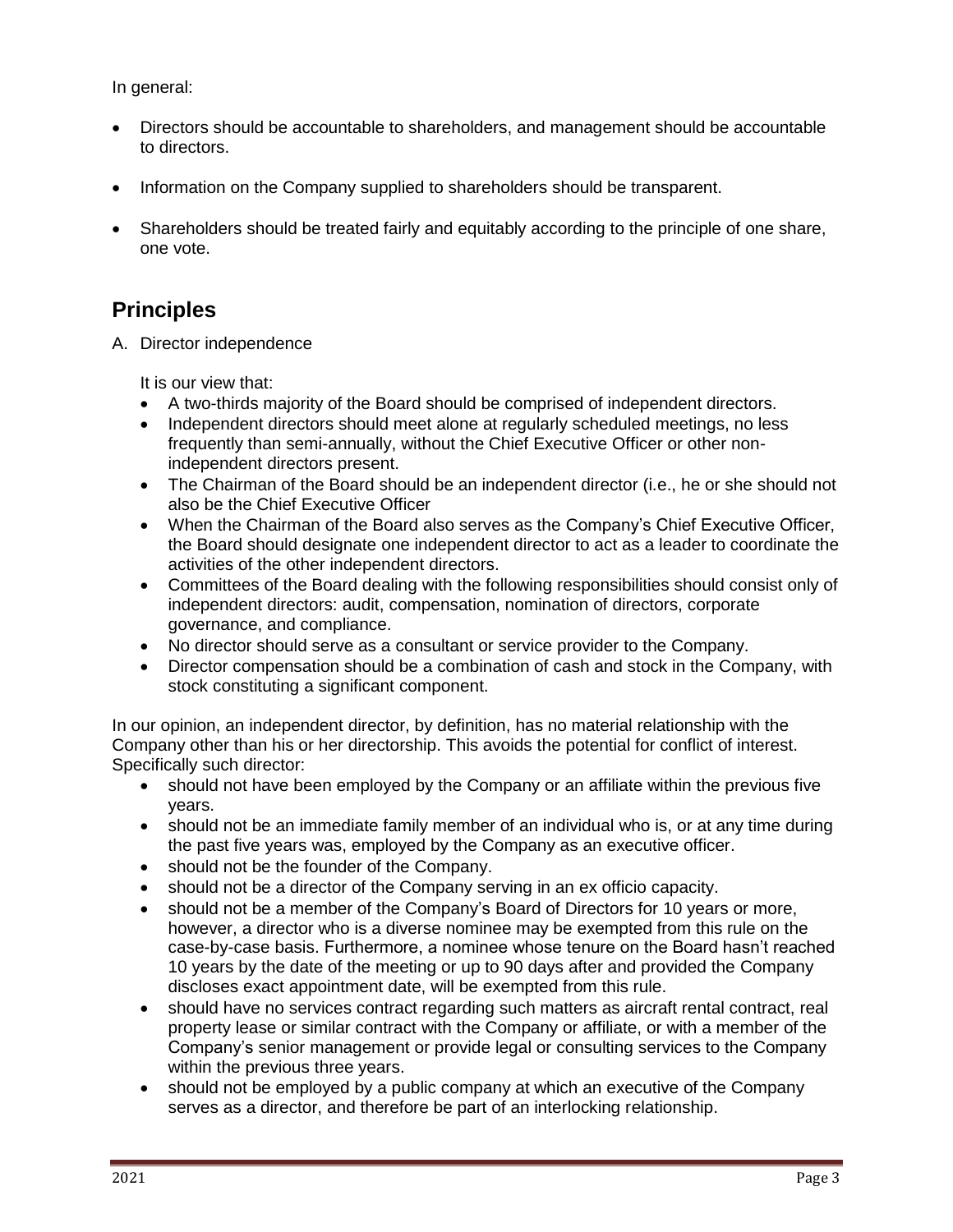- should not be a member of the *immediate family* (spouse, parents, children, siblings, mothers and fathers-in-law, sons and daughters-in-law, brothers and sisters-in-law, and anyone other than domestic employees who share such a person's home) of any director described above.
- a director who receives, or whose immediate family member receives, more than \$120,000 per year in direct compensation (base salary plus cash bonus) from the Company, other than director and committee fees and pension or other forms of deferred compensation for prior service (provided such compensation is not contingent in any way on continued service), is not independent until three years after he or she ceases to receive more than \$120,000 per year in such compensation.
- a director who is an executive officer or employee, or whose immediate family member is an executive officer or an employee, or whose immediate family member is an executive officer, of another company (other than a utility) or non-profit organization that makes payments to, or receives payments from, the Company for property or services in an amount which, in any fiscal year, exceeds the greater of \$1 million, or 2% of the recipient company's consolidated gross revenues, is not "independent" until three years after falling below such threshold. However, the existence of a credit agreement between a bank and the Company shall not affect the independence of a director who is an executive of that bank within the previous three years.

Alternate members of key committees will be subject to the same independence criteria as regular members.

# B. Board operating procedures

- The Board should adopt a written statement of its governance principles, and regularly re-evaluate them.
- Independent directors should establish performance criteria and compensation incentives for the Chief Executive Officer, and regularly review his or her performance against such criteria. Such criteria should align the interests of the CEO with those of shareholders, and evaluate the CEO against peer groups.
- The independent directors should be provided access to professional advisers of their own choice, independent of management.
- The Board should have a CEO succession plan, and receive periodic reports from management on the development of other members of senior management.
- Directors should have access to senior management through a designated liaison person.
- The Board should periodically review its own size, and determine a set number of directors between 5 and 15, instead of a range.

# C. Requirements for individual directors

We recommend that:

- The Board should provide quidelines for directors serving on several Boards addressing competing commitments.
- The Board should establish performance criteria for itself and for individual directors regarding director attendance, preparedness, and participation at meetings of the Board and of committees of the Board, and directors should perform satisfactorily in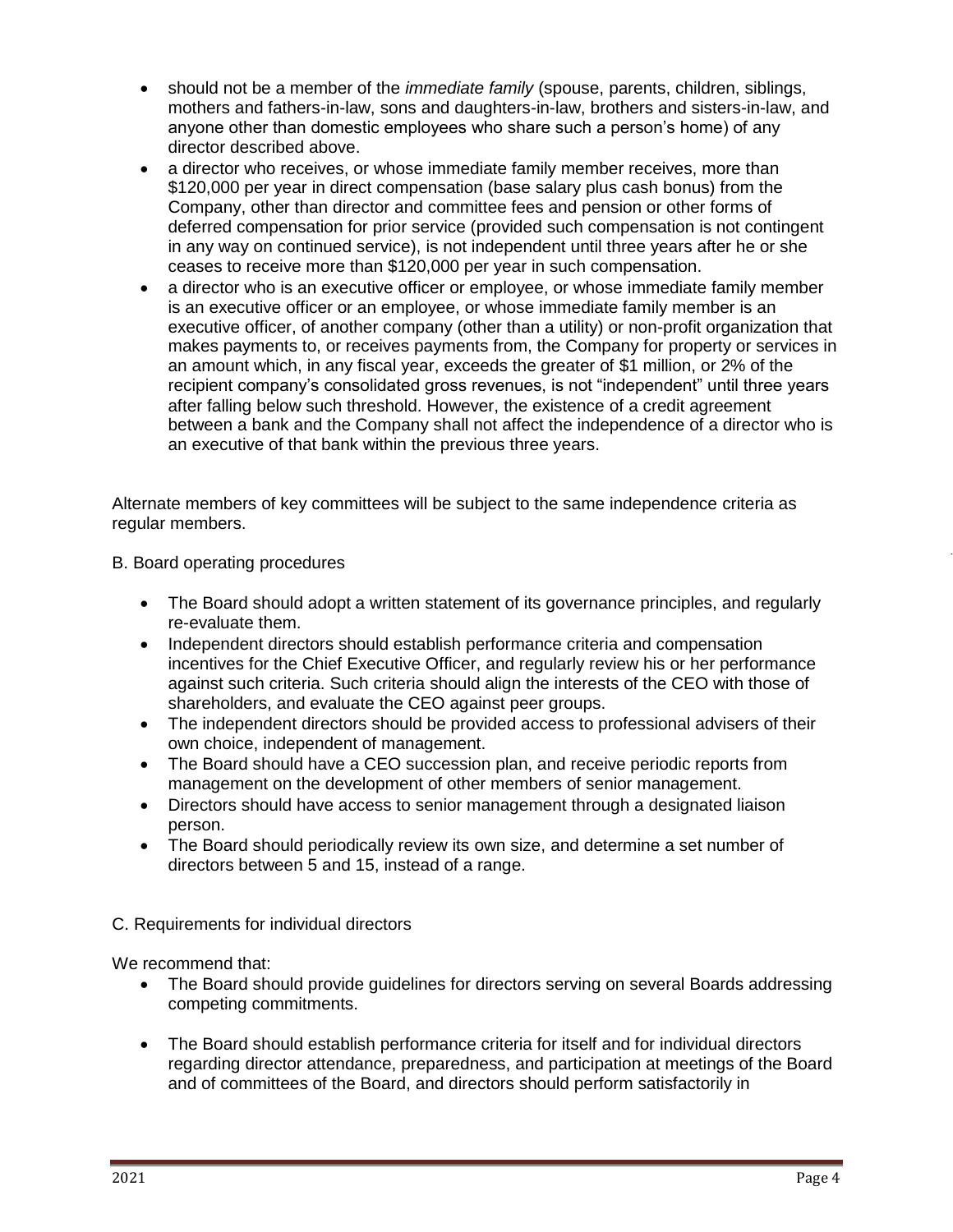accordance with such criteria in order to be re-nominated.

- D. Shareholder rights
	- A simple majority of shareholders should be able to amend the Company's bylaws, call special meetings, or act by written consent.
	- In the election of directors, there should be multiple nominees for each seat on the Board.
	- "Greenmail" should be prohibited.
	- Shareholder approval should be required to enact or amend a "poison pill" (i.e., "shareholder rights") plan.
	- Directors should be elected annually.
	- The Board should ordinarily implement a shareholder proposal that is approved by a majority of proxy votes.
	- Shareholders should have effective access to the director nomination process.

# **Egan-Jones Catholic Proxy Voting Guidelines**

Consistent with the above-listed principles, the proxy voting guidelines outlined below are written to guide the specific recommendations that we make to our clients. Ordinarily, we do not recommend that clients ABSTAIN on votes; rather, we recommend that they vote FOR or AGAINST proposals (or, in the case of election of directors, that they vote FOR ALL nominees, AGAINST the nominees, or that they WITHHOLD votes for certain nominees). In the latter instance, the recommendation on our report takes the form ALL, EXCEPT FOR and lists the nominees from whom votes should be withheld.

Whether or not the guideline below indicates "case-by-case basis," every case is examined to ensure that the recommendation is appropriate.

# **Board of Directors**

# **Election of Directors in uncontested elections**

Case-by-case basis, examining composition of board and key board committees, attendance history, corporate governance provisions and takeover activity, long-term company financial performance relative to a market index, directors' investment in the Company, etc..

WITHHOLD votes from nominees who:

- are affiliated outside directors and sit on the Audit, Compensation, or Nominating committees.
- are inside directors and sit on the Audit, Compensation, or Nominating committees.
- are inside directors and the Company does not have Audit, Compensation, or Nominating committees.
- are identified as not independent by the Company and sit on the Audit, Compensation, or Nominating committees.
- attend less than 75 percent of the board and committee meetings. Participation by phone is acceptable.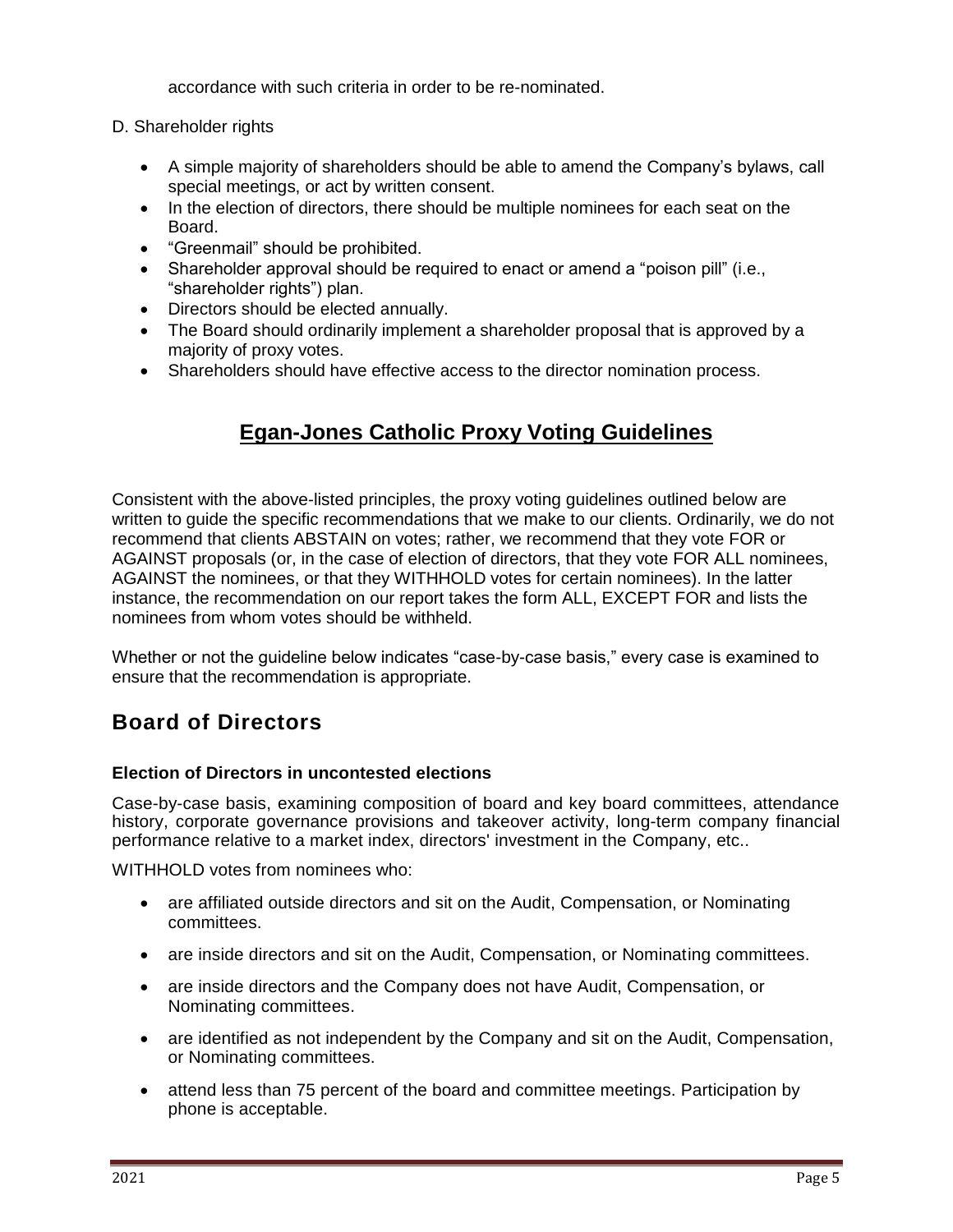- ignore a shareholder proposal that is approved by a majority of the shares outstanding.
- ignore a shareholder proposal that is approved by a majority of the votes cast for two consecutive years.
- fail to act on takeover offers where the majority of the shareholders have tendered their shares.
- implement or renew a "dead-hand" or modified "dead-hand" poison pill.
- sit on more than five other public boards.
- serve as both Chairmen and CEOs, or serve as Chairmen and were formerly CEOs.
- serve as Chairmen but are not independent.
- serve as CEOs and hold more than one outside public directorship<sup>^</sup>.
- serve as Chairmen of the Board and hold more than one outside public directorship<sup>^</sup>.
- sit on the existing board, which has failed to respond adequately to a say-on-pay vote in which the majority of votes cast voted AGAINST.
- sit on the existing board, which has implemented a less frequent say-on-pay vote than the frequency option which received a majority of votes cast in the previous frequency vote.

#### *^ CEO/CHAIRMAN over-boarding exemption*

*If CEO or Chairman of the Company holds more than one other public company directorship, but one of these companies is a SPAC, he/she will be exempted from the Egan-Jones over-boarding rule.*

#### **Underperforming Board Policy**

WITHHOLD votes from Compensation Committee members in cases when the Company obtains a questionable results on the Egan-Jones compensation score.\*

*\*Recommendation is based on available data and subject to the analysts' discretion to override in cases when a nominee has served as a member of the Compensation Committee for less than 6 months.*

WITHHOLD votes from Compensation Committee members in cases when the Company's Compensation Plans (Cash Bonus Plan or Stock Option Plan) receive an "AGAINST" recommendation from Egan-Jones.

WITHHOLD votes from Chairman of the Board in cases when the Company obtains the lowest score of *Needs Attention* on the Cyber Security Risk Score.\*\*

*\*\*Recommendation is based on available data and subject to the analysts' discretion to override in cases when the Chairman has served in this capacity for less than 6 months.*

WITHHOLD votes from Compensation Committee members due to insufficient disclosure on executive compensation.\*\*\*

*\*\*\*Including cases when the Company has no employees or none of the executive officers are compensated by the Company and no management fees have been provided.*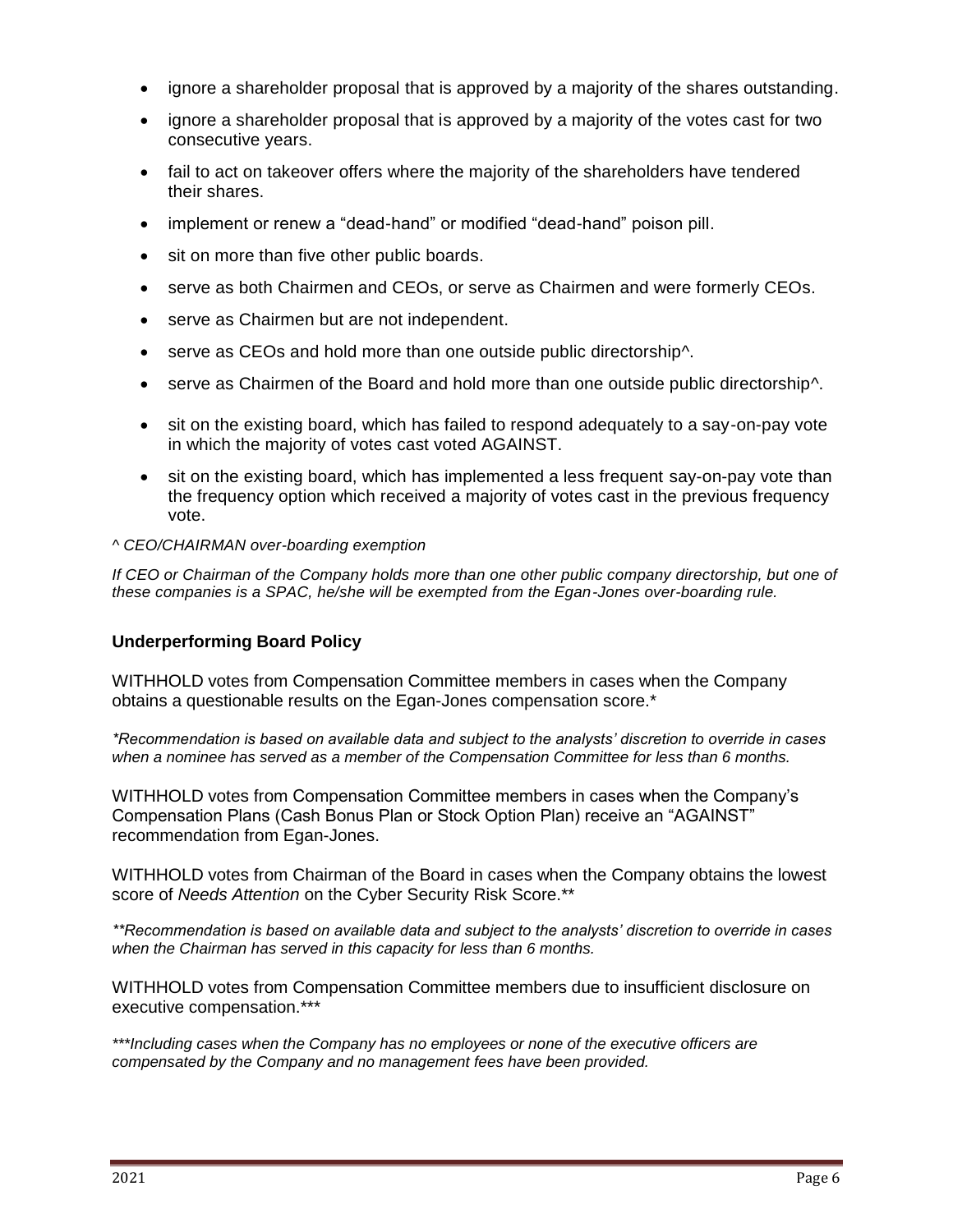WITHHOLD votes from Chairman of the Nominating Committee when there are no women, ethnically or racially diverse directors on the Board.

## **Board Accountability**

Case-by-case basis for the following:

- Evidence or belief of failure of the board to properly account and prepare for risk (i.e. carbon or cyber issues)
- A low board score, coupled with poor performance
- Legal or ethical problems in the Company or its management

In cases in which an issuer has engaged in the practice commonly referred to as "options backdating," Egan-Jones may recommend that votes be withheld from nominees serving on the issuer's compensation committee, the issuer's entire board of directors, and/or its chief executive officer. Such recommendations will be made on a case-by-case basis, taking into consideration such matters as intent of the individuals involved, scope and timing of the practice, significance of financial restatement required, and corrective action taken.

Furthermore, we may recommend withholding votes from either members of an issuer's compensation committee, its entire board of directors and/or its chief executive officer where the issuer has engaged in what we judge to be other unsatisfactory compensation practices. Considerations may include such factors as "pay-for-failure" executive severance provisions, change-in-control payments which are either excessive or which are not tied to loss of job or significant reduction in duties, excessive executive perquisites, unjustified changes in the performance standards applied to performance-based compensation, and executive compensation out of proportion to performance of the issuer.

FOR responsible shareholder proposals calling for the Company to name as directors only those who receive a majority of shareholder votes.

FOR proposals requesting that the Company seek more women, minority group members, and employee shareholders for service as directors.

#### **Separating Chairman and CEO**

FOR shareholder proposals requiring that positions of chairman and CEO be held separately.

#### **Independent Directors**

FOR shareholder proposals asking that a two-thirds majority of directors be independent.

FOR shareholder proposals asking that board's Audit, Compensation, and/or Nominating committees be composed exclusively of independent directors.

FOR proposals asking that the Chairman be independent.

#### **Stock Ownership Requirements**

AGAINST shareholder proposals requiring directors to own a minimum amount of Company stock in order to qualify as a director or to remain on the board.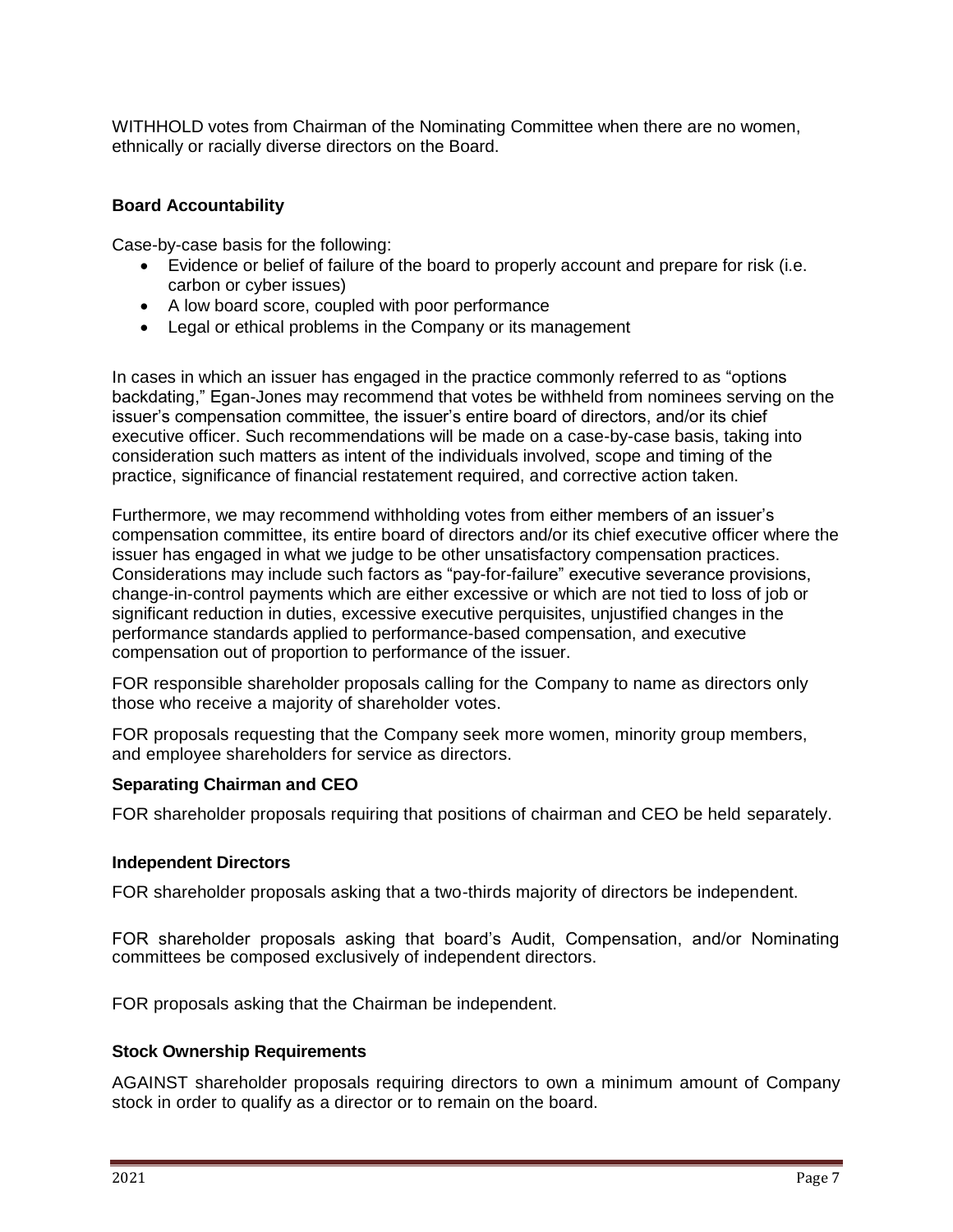# **Term Limits**

AGAINST shareholder proposals to limit tenure of outside directors.

Egan-Jones strongly encourages diversity and Board turnover without embracing the controversial and problematic approach of term limits or a retirement age. As long as a director nominee, whose tenure exceeds 10 years, is not a member of a key committee we will not recommend a vote to withhold from the nominee.

## **Retirement Age Limits**

AGAINST shareholder proposals to impose a mandatory retirement age for outside directors.

FOR management proposals requesting the approval to remove the mandatory retirement age for directors and trustees.

AGAINST management and shareholder proposals that request placing age limit for a person to be elected or appointed as a director.

# **Director and Officer Indemnification and Liability**

Case-by-case basis on management proposals regarding director and officer indemnification and liability, using Delaware law as the standard.

AGAINST management proposals to eliminate entirely directors and officers liability for monetary damages for violating the duty of care.

AGAINST management indemnification proposals that would expand coverage beyond legal expenses to acts, such as negligence, that are more serious violations of fiduciary obligation than mere carelessness.

FOR only those management proposals providing such expanded coverage in cases when a director's or officer's legal defense was unsuccessful if (1) the director was found to have acted in good faith and in a manner that he or she reasonably believed was in the best interests of the Company, and *(2)* only if the director's legal expenses would be covered.

#### **Charitable Contributions**

FOR shareholder proposals regarding charitable contributions. (change from case-by-case)

#### **Political Contributions**

FOR shareholder proposals regarding greater disclosure of political contributions.

FOR shareholder proposals seeking political contribution guidelines and reporting procedures.

#### **Lobbying Expenditures**

FOR shareholder proposals for disclosure of lobbying expenditures.

FOR shareholder proposals requesting a report of climate lobbying.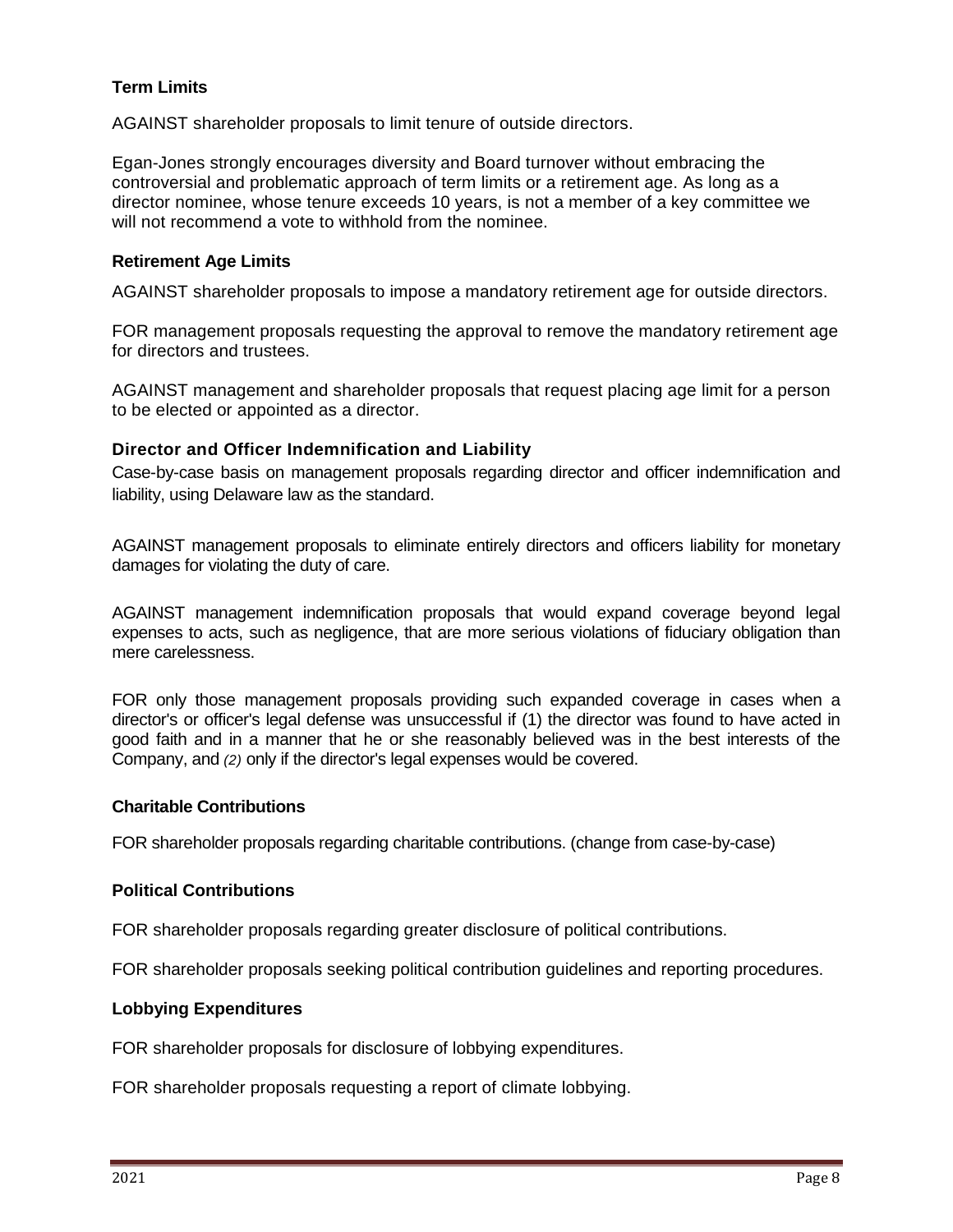# **Proxy Contests and Other Contested Elections**

# **Election of Directors in Contested Elections**

Case-by-case basis for voting for directors in contested elections, considering long-term financial performance of the target company relative to its industry, management's track record, background to the proxy contest, qualifications of director nominees on both slates, evaluation of what each side is offering shareholders as well as likelihood that proposed objectives and goals will be met, and stock ownership positions.

FOR plurality voting standard in contested elections.

#### **Universal Proxy Card in a Contested Election**

FOR proposals requesting that the Company require the use of a universal proxy card in contested elections.

#### **Reimbursement of Shareholders for Expenses Incurred**

FOR responsible shareholder proposals advocating establishment of procedures for reimbursement of solicitation expenses incurred by a dissident stockholder or group of stockholders in a contested elections of directors.

# **Auditors**

# **Ratifying Auditors**

FOR management proposals to ratify appointment of independent auditor unless:

- Auditor obtains a questionable score on the Egan-Jones Auditor Score which takes into account a number of factors including but not limited to:
	- ➢ Auditor rotation every seven years
	- ➢ Non-audit fees exceeding 50% of total fees
	- ➢ Significant and material disciplinary actions taken against the Company's Auditor
- Auditor has a financial interest in or association with the Company, and is therefore not independent; or there is reason to believe that the independent auditor has rendered an opinion which is neither accurate nor indicative of the Company's financial position.

# **Proxy Contest Defenses**

# **Classified Board vs. Annual Election**

AGAINST management proposals to classify the board.

FOR shareholder proposals to repeal ("de-stagger") classified boards and to elect all directors annually.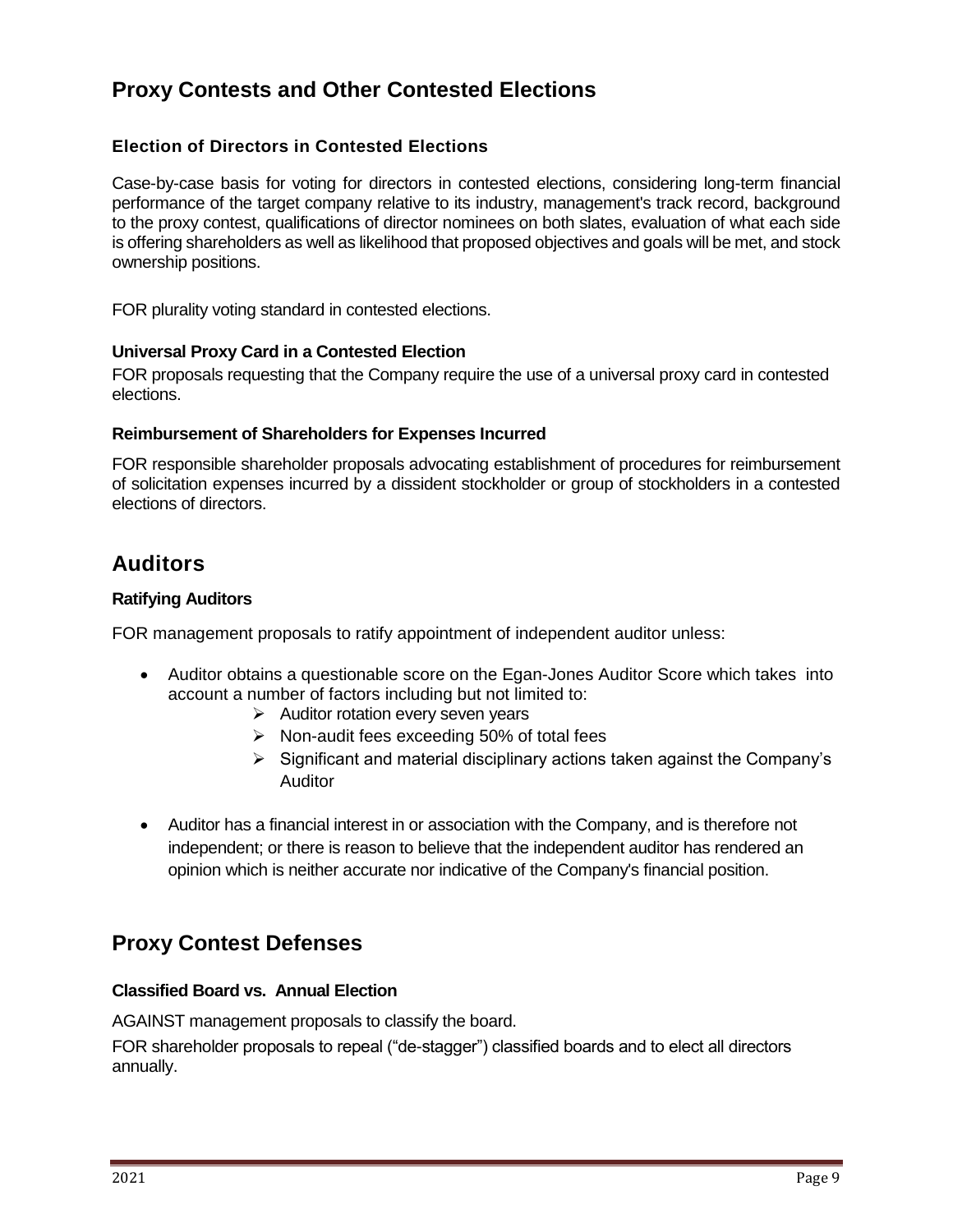# **Removal of Directors**

AGAINST management proposals that provide that directors may be removed only for cause.

FOR shareholder proposals to restore shareholder ability to remove directors with or without cause.

CASE-BY-CASE basis for shareholder proposal to remove a director, usually AGAINST unless there are compelling reasons to remove a director or a director does not fulfill Egan-Jones criteria examining independence, meetings attendance, other board memberships, then in such cases FOR.

AGAINST management proposals that provide that only continuing directors may elect replacements to fill board vacancies.

FOR shareholder proposals that permit shareholders to elect directors to fill board vacancies.

# **Authorization of the Board to Fill (casual) Vacancies**

FOR management proposals requesting that vacancies in the number of directors be designated as casual vacancies and that the Board of Directors be authorized to fill such vacancies as and when it deems fit. On condition that director appointed to fill such a casual vacancy shall hold office until the next annual meeting following his or her election or until his or her election or until his or her successor is elected.

# **Cumulative Voting**

AGAINST management proposals to eliminate cumulative voting.

FOR shareholder proposals to provide for cumulative voting.

# **Calling Special Meetings**

AGAINST management proposals to restrict or prohibit shareholder ability to call special meetings.

FOR management proposals asking to permit shareholders of record who own at least 10% of the Company's shares, have the ability to call a special meeting. (change from 25%)

FOR shareholder proposals that remove restrictions on the right of shareholders to act independently of management.

FOR shareholder proposals to allow shareholders holding at least 10% or more of the Company's shares, to call a special shareholder meeting. (change from 25%)

# **Acting by Written Consent**

AGAINST management proposals to restrict or prohibit shareholder ability to take action by written consent.

FOR shareholder proposals to allow or make easier shareholder action by written consent.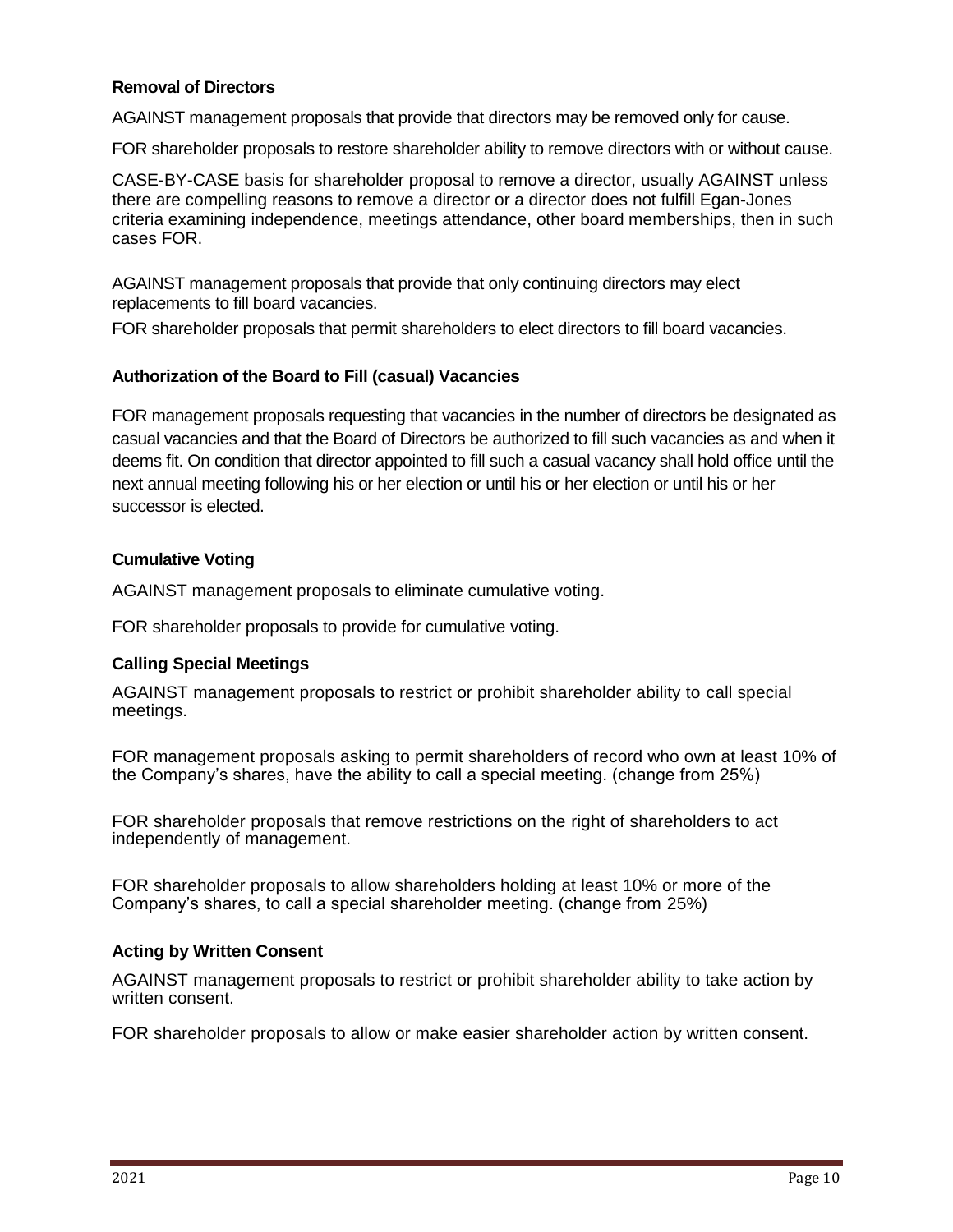# **Altering Size of the Board**

Management proposals regarding any Board size changes must require shareholder approval.

FOR management proposals to fix the size of the board as long as the number of directors is between 5 and 15.

FOR management proposals to set range of directors as long as there are not less than 5 and more than 15 directors on the board.

AGAINST management proposals that give management the ability to alter size of the board without shareholder approval.

AGAINST management proposals to allow the Board to fix number of directors without shareholder approval.

AGAINST management proposals to allow the Board to set range of directors without shareholder approval.

Case-by-case management proposals to approve unusual board size.

#### **Virtual-only Meeting**

FOR management proposals to conduct virtual-only annual meeting, considering shareholders' rights to participate electronically as they would have during an in-person meeting.

FOR proposals asking to allow the Company to hold a virtual meeting of shareholders along with an in-person meeting at a designated location.

# **Quorum Requirements**

FOR proposals seeking approval of a lower quorum requirement if the reduced quorum is at least one-third of shares entitled to vote, either in person or by proxy.

# **Tender Offer Defenses**

# **Poison Pills**

FOR shareholder proposals that ask the Company to submit its "poison pill" for shareholder ratification.

AGAINST shareholder proposal requesting the Board authorize a self-tender offer.

Case-by-case basis for shareholder proposals to redeem the Company's existing "poison pill." Case-by-case basis for management proposals to ratify a "poison pill."

#### **Fair Price Provisions**

Case-by-case basis for management proposals favoring adopting fair price provisions, considering vote required to approve the proposed acquisition, vote required to repeal the fair price provision, and mechanism for determining the fair price.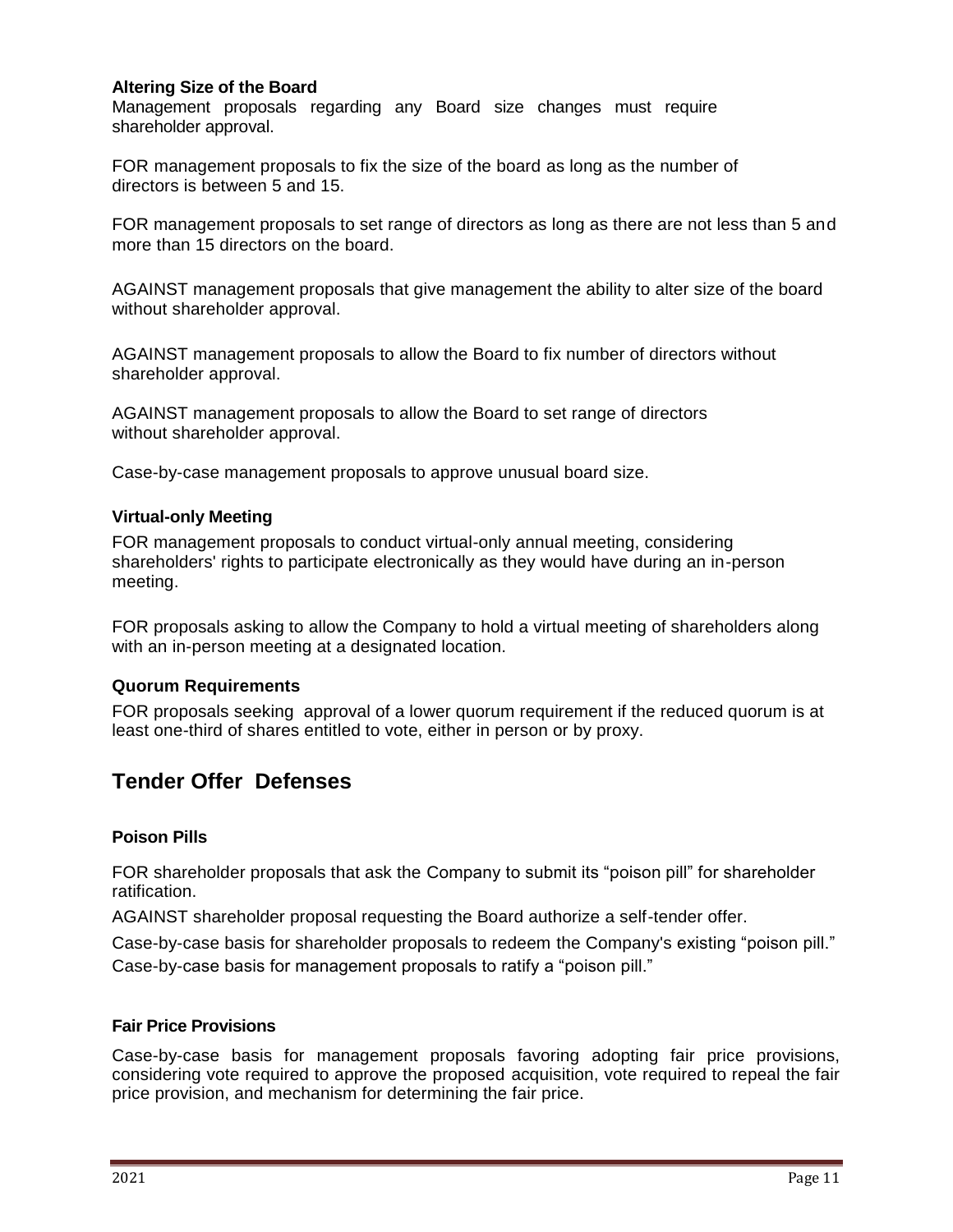AGAINST management proposals for adopting fair price provisions with shareholder vote requirements greater than a majority of disinterested shares.

# **Greenmail**

FOR shareholder proposals to adopt anti-"greenmail" charter or bylaw amendments or otherwise restrict the Company's ability to make "greenmail" payments.

Case-by-case basis for shareholder anti-"greenmail" proposals which are bundled with other charter or bylaw amendments.

#### **Pale Greenmail**

Case-by-case basis for restructuring plans that involve the payment of pale greenmail.

# **Unequal Voting Rights**

AGAINST dual-class exchange offers and dual-class recapitalizations.

#### **Supermajority Requirement to Amend Charter or Bylaws**

FOR management proposals requesting elimination of supermajority voting provisions for amendments to the certificate of incorporation and bylaws.

AGAINST management proposals to require a supermajority shareholder vote to approve charter and bylaw amendments.

FOR shareholder proposals to lower supermajority shareholder vote requirements for charter and bylaw amendments.

FOR shareholder proposals asking that each bylaw amendment adopted by the board of directors not become effective until approved by shareholders.

# **Supermajority Requirement to Approve Mergers**

AGAINST management proposals to require a supermajority shareholder vote to approve mergers and other significant business combinations.

FOR shareholder proposals to lower supermajority shareholder vote requirements for mergers and other significant business combinations.

#### **Placement of Equity with White Squire**

FOR shareholder proposals to require approval of "blank check preferred stock" issues for other than general corporate purposes.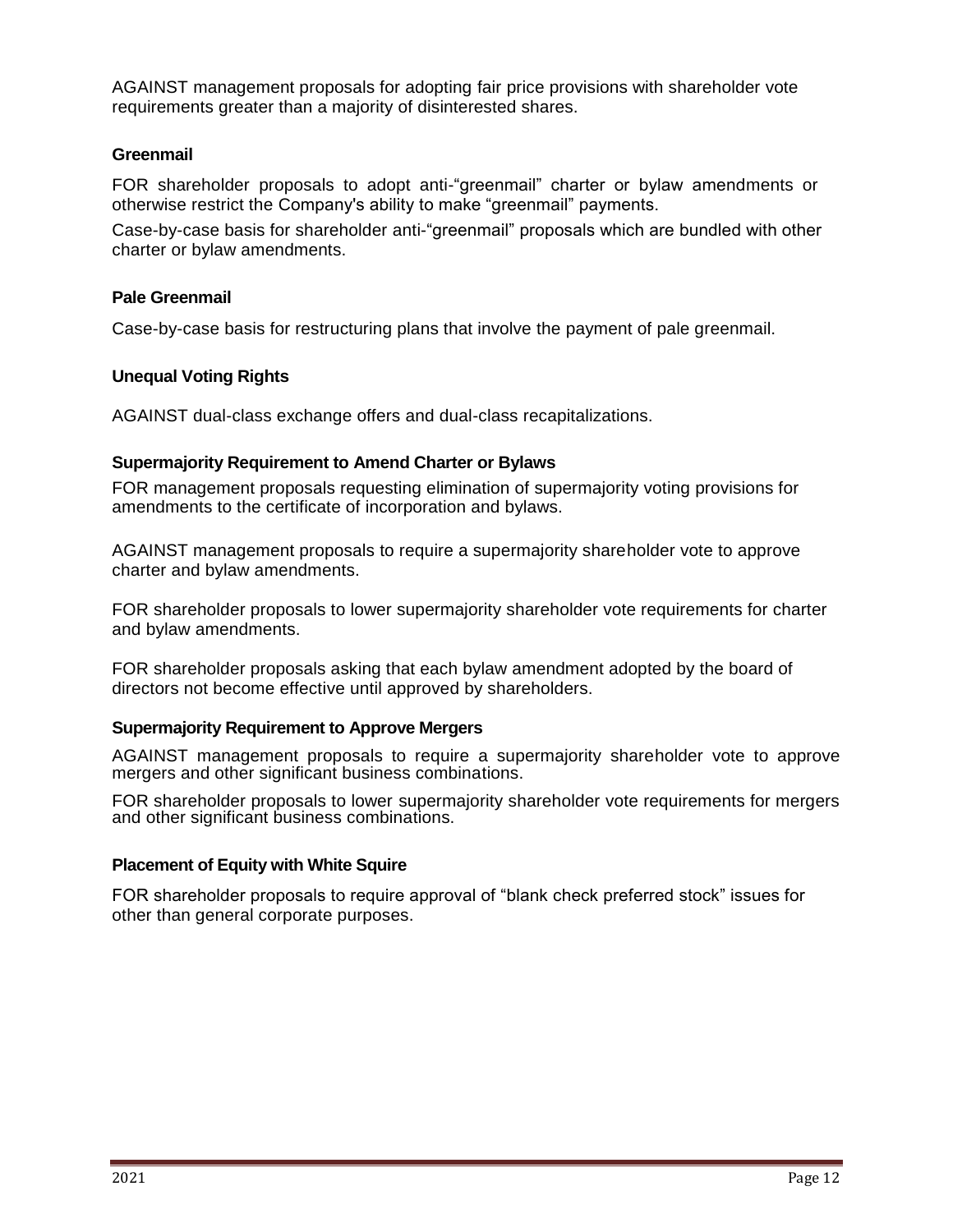# **Other Governance Proposals**

# **Exclusive Forum**

AGAINST management proposals to restrict the venue for shareholder claims by adopting charter or bylaw provisions that seek to establish an exclusive judicial forum for internal corporate claims.

# **Confidential Voting**

FOR shareholder proposals that request that the Company adopt confidential voting, use independent tabulators, and use independent inspectors of election as long as the proposals include clauses for proxy contests as follows: In the case of a contested election, management should be permitted to request that the dissident group honor its confidential voting policy. If the dissidents agree, the policy remains in place. If the dissidents do not agree, the confidential voting policy is waived.

FOR management proposals to adopt confidential voting.

#### **Equal Access**

FOR shareholder proposals that would allow significant Company shareholders equal access to management's proxy material in order to evaluate and propose voting recommendations on proxy proposals and director nominees, and in order to nominate their own candidates to the board.

## **Proxy Access**

**FOR** binding shareholder proxy access proposals considering the following criteria:

- 0.5% ownership threshold
- Number of board members that may be elected cap of 1/3 of board or minimum 2 nominees, if the board size is being lowered the calculation is based upon the original board size, if it is being increased the calculation would be based upon the original board size, with each new slot added to the total, so two plus six if six new board positions are being created
- We prefer no limit or caps on the number of shareowners in the nominations group
- Loaned securities will count towards total
- We prefer that all participants affirm that they intend to be "long term shareholders" of the Company with at least 6 month ownership duration requirement
- Proposals with no re-nominations restrictions are preferred

FOR shareholder proposals to improve Catch-22 Proxy Access to remove the shareholder group limit - to enable as many shareholders as may be needed to combine their shares to equal 3% of the stock owned continuously for 3-years in order to enable shareholder proxy access.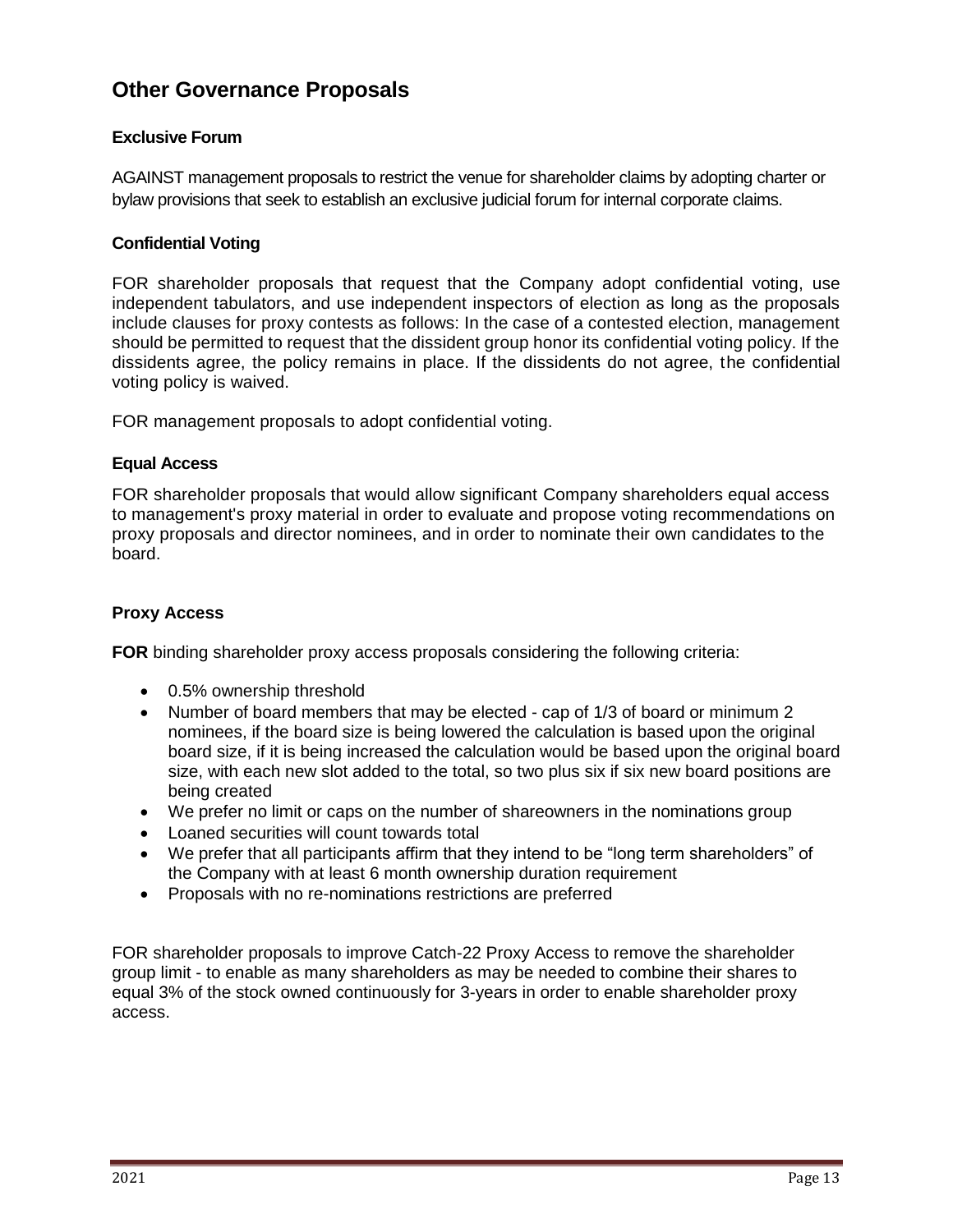## **Bundled Proposals**

Case-by-case basis for bundled or "conditioned" proxy proposals. Where items are conditioned upon each other, examine benefits and costs. AGAINST in instances when the joint effect of the conditioned items is not in shareholders' best interests. FOR if the combined effect is positive.

#### **Shareholder Advisory Committees**

Case-by-case basis for shareholder proposals for establishing a shareholder advisory committee.

# **Capital Structure**

#### **Common Stock Authorization**

AGAINST management proposals for increasing the number of authorized shares of the class of stock that has superior voting rights in companies that have dual-class capitalization st

AGAINST management proposals to increase the number of authorized shares of common stock, or equivalents, that exceeds the maximum amount indicated by Egan-Jones model without any specified legitimate purpose.

FOR management proposals to increase the number of authorized shares of common stock, or equivalents, that does not exceed the maximum amount indicated by Egan-Jones model or are targeted for a specified legitimate purpose.

Case-by-case basis on other such management proposals considering the specified purposes of the proposed increase, any explanation of risks to shareholders of failing to approve the request, potential dilution, and recent track record for using authorized shares, in which case judgment is applied to weigh such factors. Factors which are normally weighed in making such judgments include prior performance of the issuer, changes within the industry, relative performance in the industry, client preferences, and overall good corporate governance. In general, we view the authorization of additional common shares to be ordinary and necessary and in the best long-term interests of the issuer and its shareholders.

#### **Stock Distributions: Splits and Dividends**

FOR management proposals to increase common share authorization for a stock split, provided that the increase in authorized shares would not result in an excessive number of shares available for issuance, considering the industry and the Company's returns to shareholders.

#### **Reverse Stock Splits**

FOR management proposals to implement a reverse stock split when the number of shares will be proportionately reduced to avoid delisting.

Case-by-case basis on management proposals to implement a reverse stock split that do not proportionately reduce the number of shares authorized for issuance taking into consideration stock price at the record date.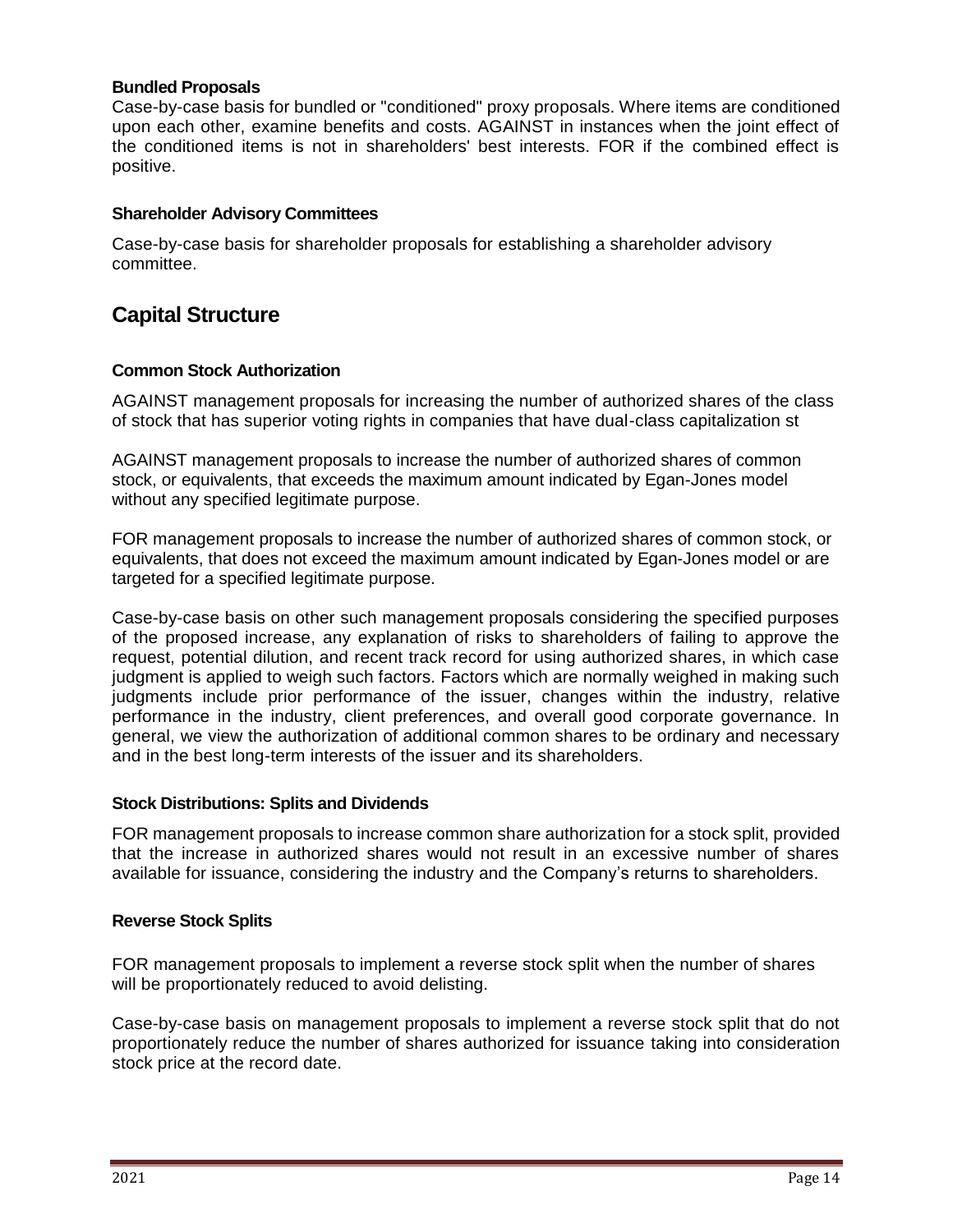# **Preferred Stock**

AGAINST management proposals authorizing creation of new classes of "blank check preferred stock" (i.e., classes with unspecified voting, conversion, dividend distribution, and other rights

Case-by-case basis on management proposals to increase the number of "blank check preferred shares" after analyzing the number of preferred shares available for issuance considering the industry and Company's returns to shareholders.

#### **Blank Check Preferred Stock**

FOR shareholder proposals to have placements of "blank check preferred stock" submitted for shareholder approval, except when those shares are issued for the purpose of raising capital or making acquisitions in the normal course.

#### **Adjustments to Par Value of Common Stock**

FOR management proposals to reduce the par value of common stock.

#### **Preemptive Rights**

Case-by-case basis on shareholder proposals that seek preemptive rights, considering size of the Company and shareholder characteristics.

#### **Debt Restructurings**

Case-by-case basis on management proposals to increase number of common and/or preferred shares and to issue shares as part of a debt restructuring plan, considering dilution, any resulting change in control

FOR management proposals that facilitate debt restructurings except where signs of selfdealing exist.

#### **Share Repurchase Programs**

FOR management proposals to institute open-market share repurchase plans in which all shareholders may participate on equal terms.

#### **Tracking Stock**

Case-by-case basis for management proposals for creation of tracking stock, considering the strategic value of the transaction vs. adverse governance changes, excessive increases in authorized stock, inequitable distribution method, diminution of voting rights, adverse conversion features, negative impact on stock option plans, and other alternatives, such as spin-offs.

#### **Stock buybacks**

Case-by-case on management proposals requesting stock buybacks. AGAINST in cases when the Company receives a poor Board or Compensation score or when there is insufficient data to generate these scores. FOR otherwise.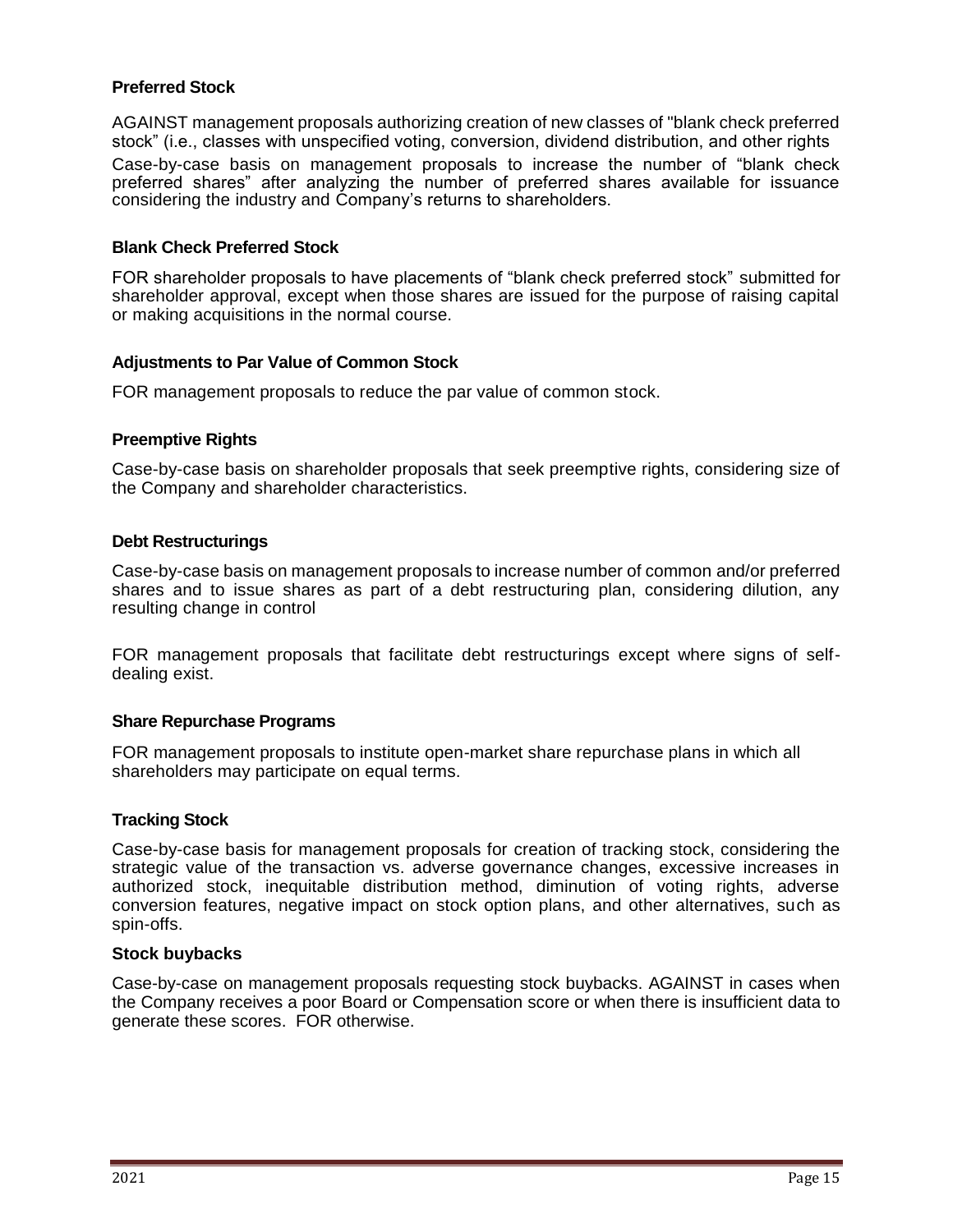# **Compensation of Officers and Directors**

# **Compensation and Stock Plans**

FOR compensation plans that result in an amount of dilution (or the equivalent value in cash) that is less than the maximum dilution determined by the Compensation Score.

AGAINST compensation plans that result in an excess amount of dilution (or the equivalent value in cash) that is more than the maximum dilution determined by the Compensation Score.

AGAINST compensation plans involving "pay for failure," such as excessively long contracts, guaranteed compensation, excessive severance packages, or other problematic practice not accounted for in the Egan-Jones compensation Score.

Case-by-case (but generally FOR) plans that are completely "decoupled" from the CEOs compensation and thus have no impact on the CEO's current or future total compensation.

# **Compensation Plan other than a Qualified ESPP at Special Purpose Acquisition Company**

FOR compensation plans of the newly formed Company arising from a business combination with a special purpose acquisition Company (SPAC), unless the authorized share pool exceeds 3% of the newly formed Company's authorized shares.

# **Advisory Votes on Executive Compensation ("Say-on-Pay")**

Case-by-case basis on advisory votes on executive compensation ("Say-on-Pay"), based on the result obtained by the Company in Egan-Jones Compensation Score. AGAINST a non-binding compensation advisory vote when the Company obtains a questionable result on the Egan-Jones Compensation Score, FOR otherwise.\*

*\*In cases when the Company doesn't have a CEO position Egan-Jones will use the Total Compensation and Salary paid to the highest paid NEO of the Company to calculate a Compensation Score.*

AGAINST say-on-pay proposal and compensation committee members when executive employment agreements include tax gross-ups.

Relative Compensation is based upon a number of quantitative and qualitative metrics which produce a final score that is both forward looking and based upon the prior performance metrics of the Company's wealth creation and market capitalization as compared to the CEO's total compensation package. Higher wealth creation, market capitalization and lower CEO compensation all contribute to a higher compensation score. Additional qualitative measures such as 162m compliance, executive pension plan status and other relevant factors are then used to calculate the final score.

# **Advisory Votes Regarding Frequency of Advisory Votes on Executive Compensation**

FOR management proposals that recommend that advisory votes on compensation take place annually.

FOR ANNUAL FREQENCY regardless of whether management recommends annual, biennial or triennial frequency.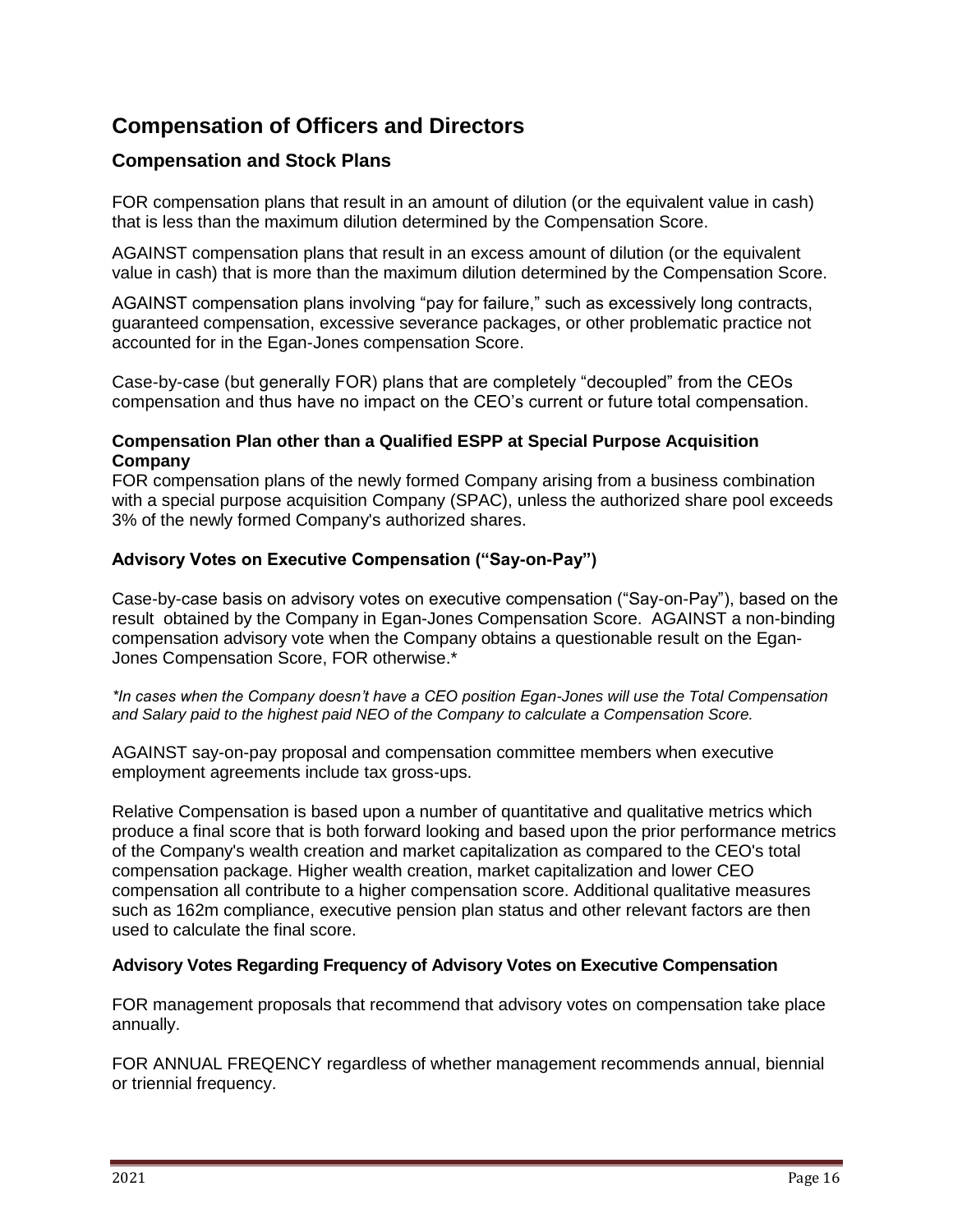AGAINST management proposals that recommend that advisory votes on executive compensation take place every two years or triennially.

## **Advisory Votes on Executive Compensation Tied to a Merger, Acquisition or Other Change in Control**

AGAINST "golden parachutes" which are abusive,

- such as those that exceed 3x of the cash severance or
- if the cash severance multiple is greater than 2.99x or
- contain tax gross-ups or
- provide for accelerated vesting of equity awards, (however, pro-rata vesting of awards based on past service is acceptable) or
- are triggered prior to completion of the transaction or
- if the payouts are not contingent on the executive's termination.

# **Management Proposals Seeking Approval to Re-price Options**

Case-by-case basis on management proposals seeking approval to re-price options.

#### **Director Compensation**

Case-by-case basis on stock-based plans for directors.

AGAINST shareholder proposals regarding advisory vote on directors' compensation.

## **Employee Stock Purchase Plans**

Case-by-case basis on employee stock purchase plans.

# **Amendments that Place a Maximum limit on Annual Grants or Amend**

#### **Administrative Features**

FOR plans that amend shareholder-approved plans to include administrative features or place maximum limit on annual grants that any participant may receive to comply with the provisions of Section 162(m) of the Omnibus Budget Reconciliation Act (OBRA).

#### **Amendments to Added Performance-Based Goals**

FOR amendments to add performance goals to existing compensation plans to comply with the provisions of Section 162(m) of OBRA.

#### **Amendments to Increase Shares and Retain Tax Deductions Under OBRA**

Case-by-case basis on amendments to existing plans to increase shares reserved and to qualify the plan for favorable tax treatment under the provisions of Section 162(m).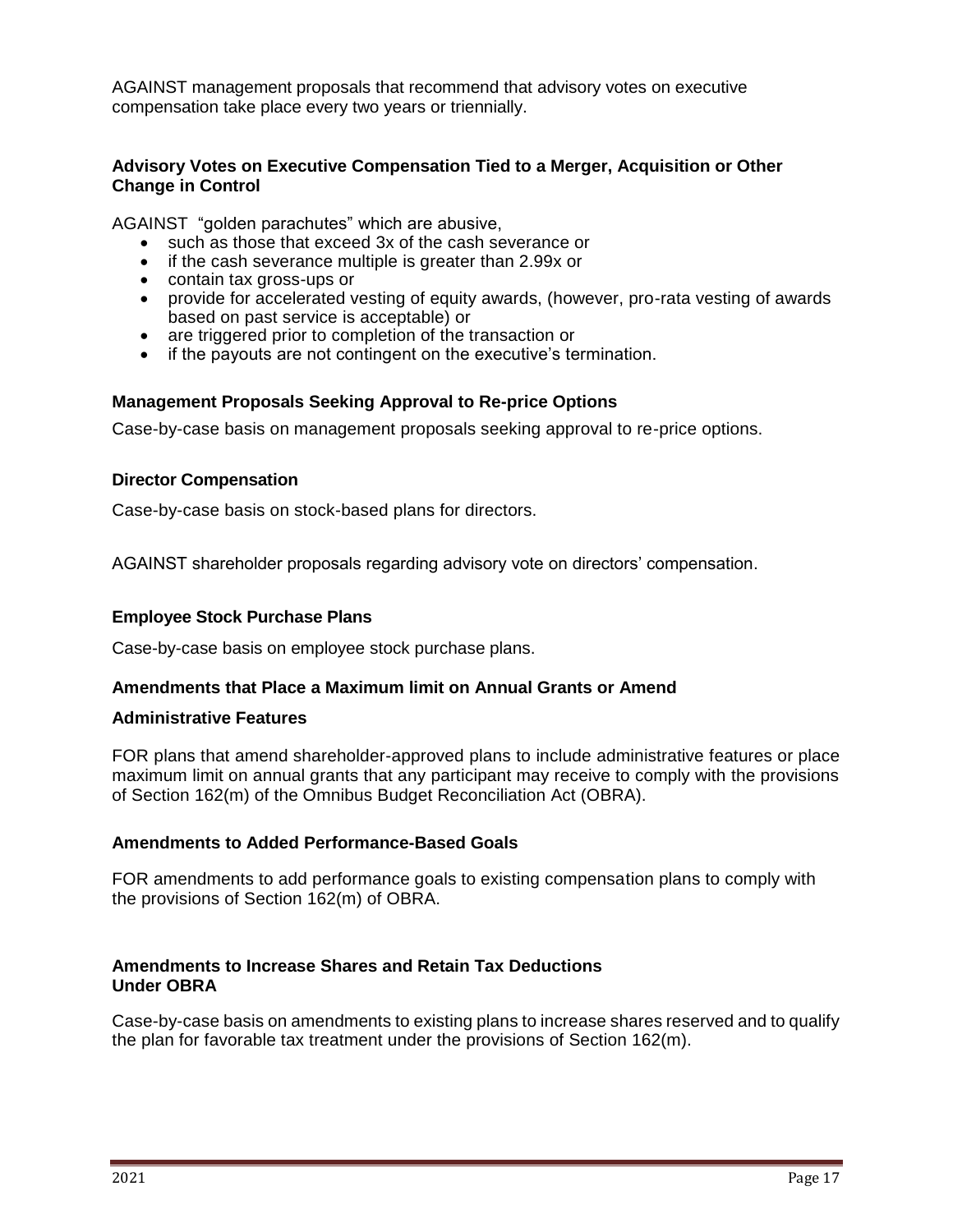# **Approval of Cash or Cash & Stock Bonus Plans**

Case by-case basis on cash or cash & stock bonus plans to exempt compensation from taxes under the provisions of Section 162(m) of OBRA.

## **Limits on Director and Officer Compensation**

FOR shareholder proposals requiring additional disclosure of officer and director compensation.

Case-by-case basis for all other shareholder proposals seeking limits on officer and director compensation.

#### **Retirement Benefits**

FOR shareholder proposals seeking shareholder approval of any future extraordinary retirement benefits for senior executives, so long as subjecting them to such approval does not violate an existing employment agreement or vested pension benefit.

#### **Golden Parachutes and Tin Parachutes**

FOR shareholder proposals to have "golden and tin parachutes" submitted for shareholder ratification.

Case-by-case basis on proposals to ratify or cancel "golden or tin parachutes."

FOR shareholder proposals to limit severance pay in future employment agreements to no more than two times annual base salary plus bonus.

# **Employee Stock Ownership Plans (ESOPs)**

FOR proposals that request shareholder approval in order to implement an ESOP or to increase authorized number of shares for existing ESOPs, except in cases when the number of shares allocated to the ESOP is "excessive" (i.e., greater than five percent of outstanding shares).

# **401(k) Employee Benefit Plans**

FOR proposals to implement a 401(k) savings plan for employees.

# **State of Incorporation**

#### State Takeover Statutes

Case-by-case basis on proposals to opt in or out of state takeover statutes (including control share acquisition statutes, control share cash-out statutes, freeze-out provisions, fair price provisions, stakeholder laws, poison pill endorsements, severance pay and labor contract provisions, anti-"greenmail" provisions, and disgorgement provisions).

#### **Reincorporation Proposals**

Case-by-case basis on proposals to change the Company's state of incorporation.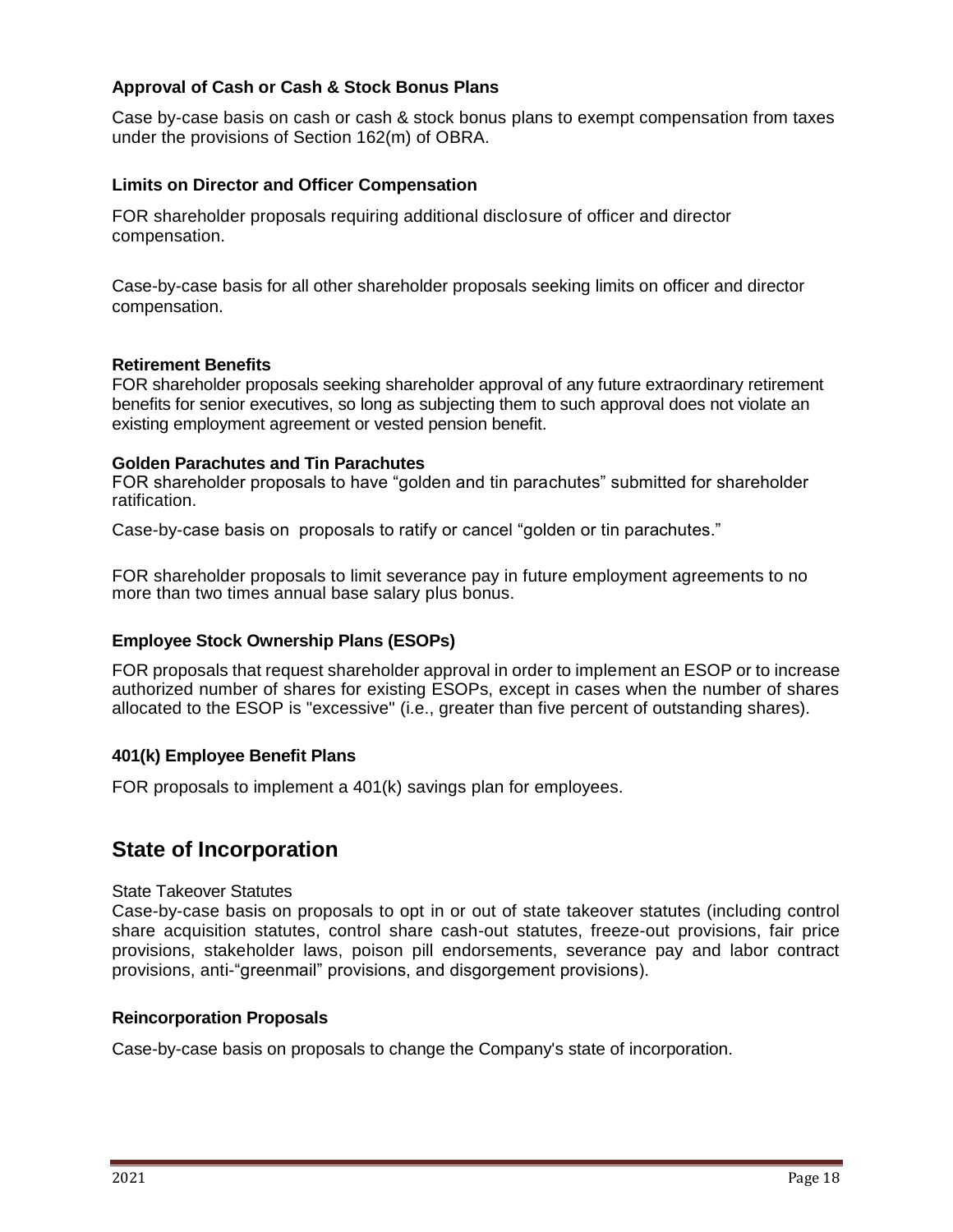# **Business Combinations and Corporate Restructurings**

## **Mergers and Acquisitions**

Case-by-case basis on mergers and acquisitions, considering projected financial and operating benefits, offer price, prospects of the combined companies, negotiation process, and changes in corporate governance.

#### **Corporate Restructuring**

Case-by-case basis on corporate restructurings, including minority squeeze-outs, leveraged buyouts, spin-offs, liquidations, and asset sales.

#### **Spin-offs**

Case-by-case basis on spin-offs, considering tax and regulatory advantages, planned use of proceeds, market focus, and managerial incentives.

#### **Asset Sales**

Case-by-case basis on asset sales, considering impact on the balance sheet and working capital, and value received.

#### **Liquidations**

Case-by-case basis on liquidations considering management's efforts to pursue alternatives, appraisal value, and compensation for executives managing the liquidation.

# **Appraisal Rights**

FOR providing shareholders with appraisal rights.

# **Mutual Fund Proxies**

#### **Election of Directors**

Case-by-case basis on election of directors, considering board structure, director independence, director qualifications, compensation of directors within the fund and the family of funds, and attendance at board and committee meetings.

WITHHOLD votes for directors who:

- are interested directors and sit on key board committees (Audit, Nominating or Compensation committees)
- are interested directors and the Company does not have one or more of the following committees: Audit, Nominating or Compensation.
- attend less than 75 percent of the board and committee meetings. Participation by phone is acceptable.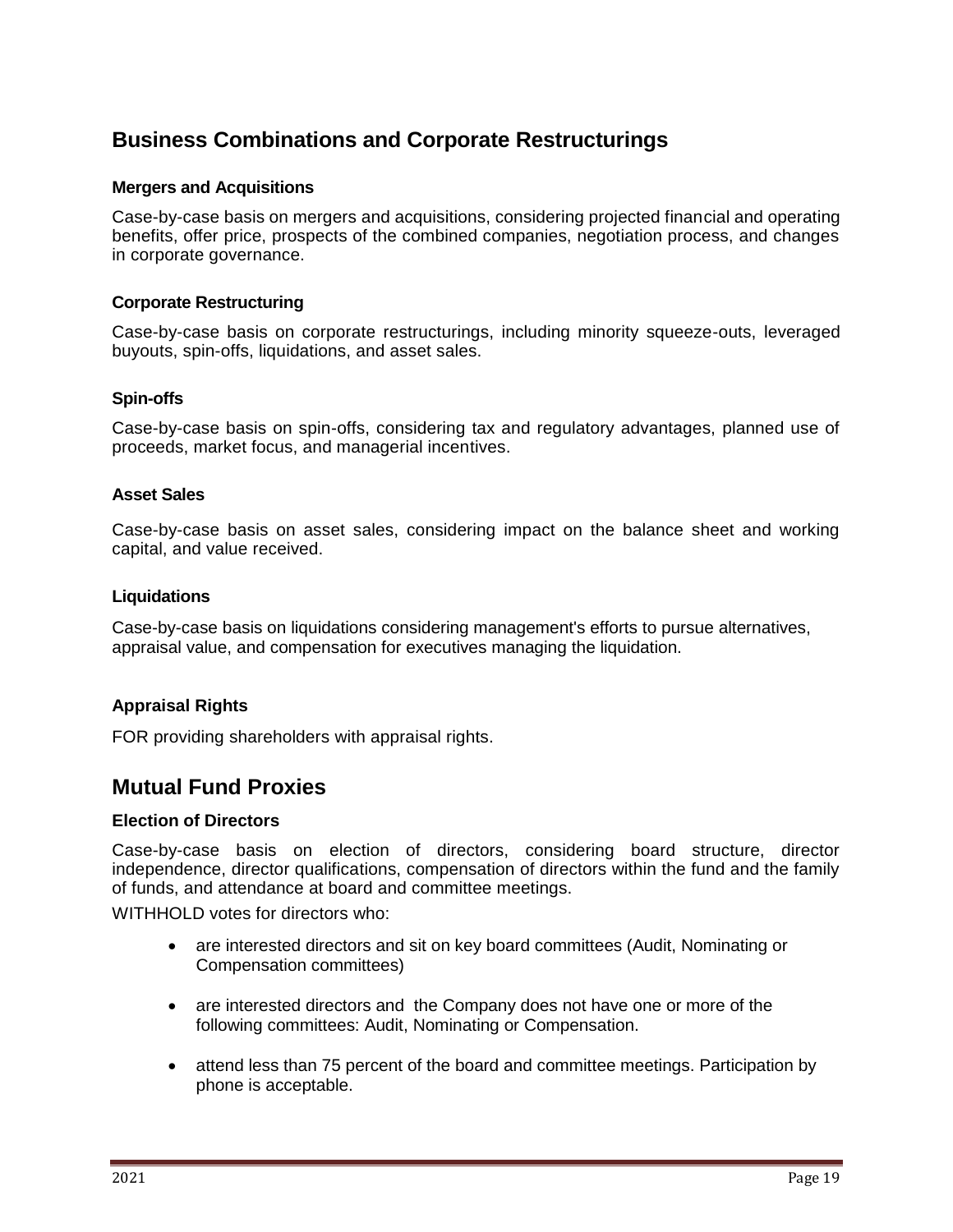- ignore a shareholder proposal that is approved by a majority of shares outstanding
- ignore a shareholder proposal that is approved by a majority of the votes cast for two consecutive years
- serve as Chairman but are not independent (e.g. serve as an officer of the fund's advisor)

## **Change from Diversified to Non-Diversified Fund**

FOR approval of change from diversified to non-diversified fund.

#### **Converting Closed-end Fund to Open-end Fund**

Case-by-case basis for conversion of closed-end fund to open-end fund, considering past performance as a closed-end fund, market in which the fund invests, measures taken by the board to address the market discount, and past shareholder activism, board activity, and votes on related proposals.

#### **Proxy Contests**

Case-by-case basis on proxy contests, considering past performance, market in which fund invests, and measures taken by the board to address issues raised, past shareholder activism, board activity, and votes on related proposals**.**

#### **Investment Advisory Agreements**

Case-by-case basis on investment advisory agreements, considering proposed and current fee schedules, fund category and investment objective, performance benchmarks, share price performance relative to that of peers; and magnitude of any fee increase.

#### **New Classes or Series of Shares**

FOR creating new classes or series of shares.

#### **Preferred Stock Authorization**

Case-by-case basis on authorization for or increase in preferred shares, considering financing purpose and potential dilution for common shares.

#### **1940 Act Policies**

Case-by-case basis for 1940 Act policies, considering potential competitiveness, regulatory developments, current and potential returns, and current and potential risk.

#### **Changing Fundamental Restriction to Non-fundamental**

AGAINST proposals to change fundamental restriction to non-fundamental restriction.

#### **Changing Fundamental Investment Objective to Non-fundamental**

AGAINST proposals to change the fund's fundamental investment objective to nonfundamental.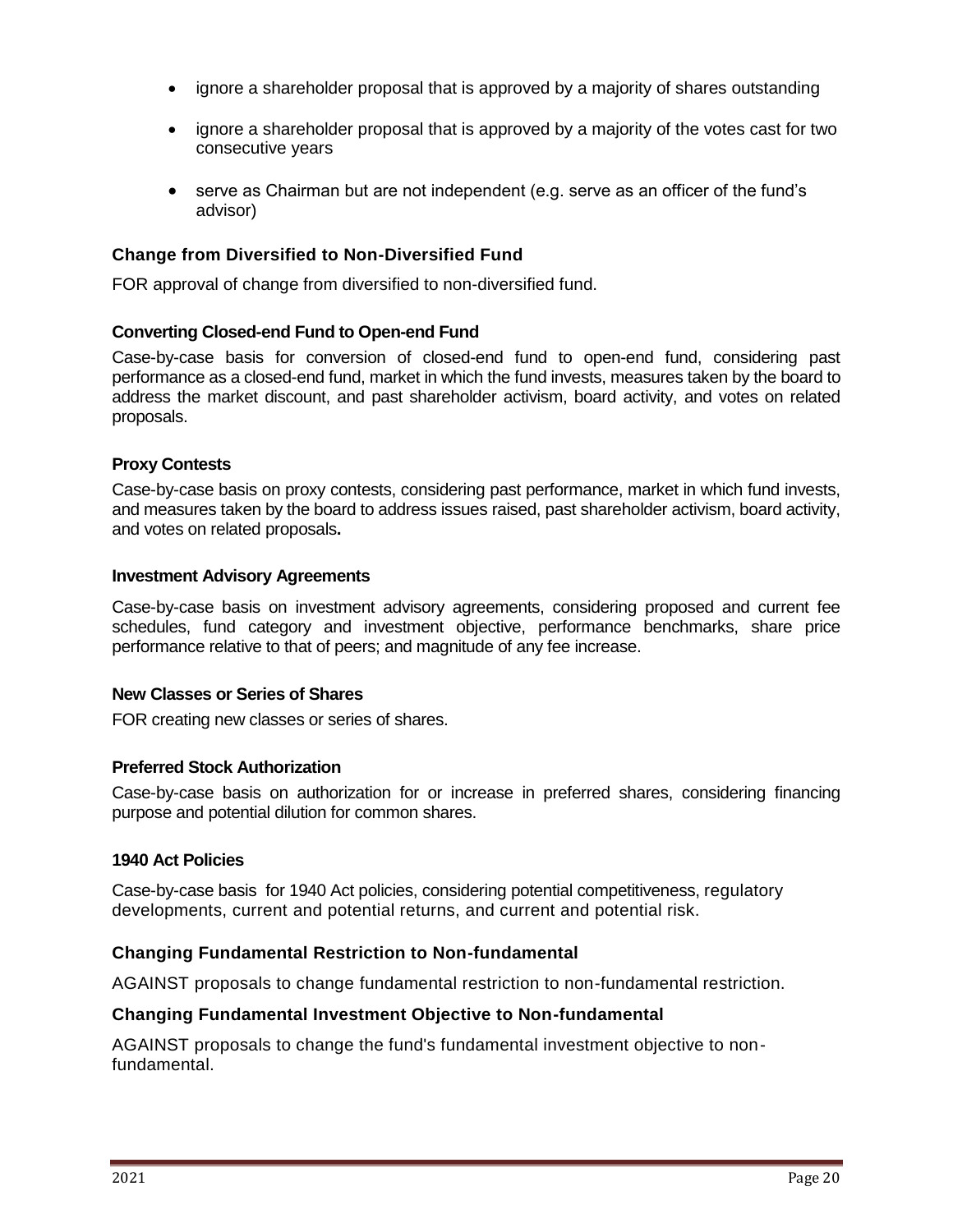# **Changing Fundamental Investment Policy to Non-Fundamental**

AGAINST proposals to change the fund's fundamental investment policy to non-fundamental.

#### **Name Rule Proposals**

Case-by-case basis for name rule proposals, considering the following factors: political/economic changes in target market; bundling with quorum requirements or with changes in asset allocation, and consolidation in the fund's target market.

#### **Disposition of Assets, Termination, Liquidation**

Case-by-case basis on disposition of assets, termination or liquidation, considering strategies employed, Company's past performance, and terms of liquidation.

## **Charter Modification**

Case-by-case basis on changes to the charter, considering degree of change, efficiencies that could result, state of incorporation, and regulatory standards and implications.

#### **Change of Domicile**

Case-by-case basis on changes in state of domicile, considering state regulations of each state, required fundamental policies of each state; and the increased flexibility available.

#### **Change in Sub-classification**

Case-by-case basis on change in sub-classification, considering potential competitiveness, current and potential returns, risk of concentration, and industry consolidation in the target industry.

#### **Authorizing Board to Hire and Terminate Sub-advisors without Shareholder Approval - "Manager of Managers" Structure**

FOR approval of the use of a "Manager of Managers" structure to appoint and replace subadvisers without obtaining prior shareholder approval, if proposal is asking to appoint and replace subadvisers that are not affiliated with the Fund.

AGAINST authorizing the board to hire and terminate sub-advisors without shareholder approval

#### **Distribution Agreements**

Case-by-case basis for approving distribution agreements, considering fees charged to comparably sized funds with similar objectives, proposed distributor's reputation and past performance, and competitiveness of fund in industry.

# **Master-Feeder Structure**

FOR establishment of a master-feeder structure.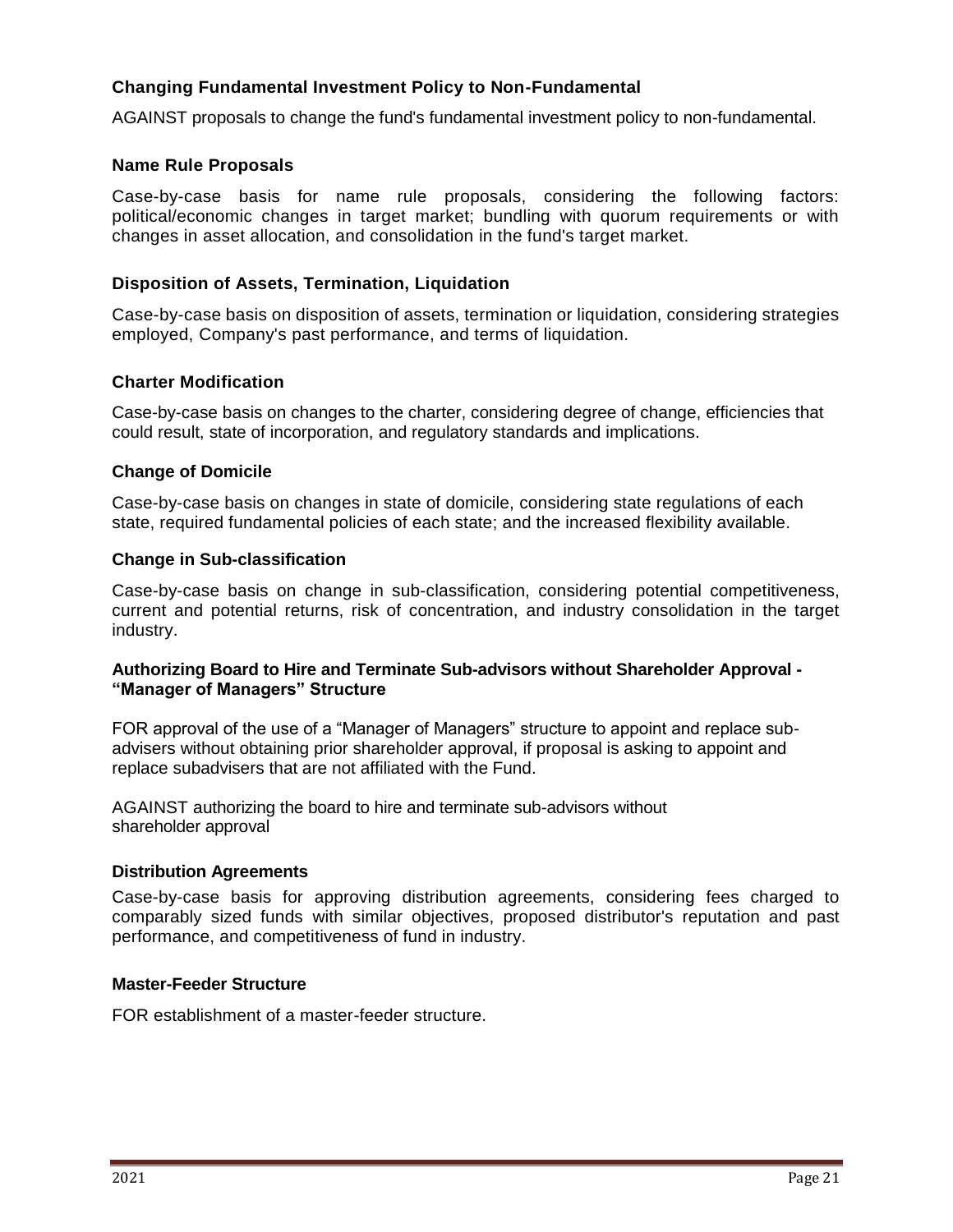## **Changes to Charter**

Case-by-case basis for changes to the charter, considering degree of change implied by the proposal, resulting efficiencies, state of incorporation, and regulatory standards and implications.

#### **Mergers**

Case-by-case basis for proposed merger, considering resulting fee structure, performance of each fund, and continuity of management.

#### **Advisory Vote on Merger Related Compensation**

AGAINST "golden parachutes" which are abusive,

- such as those that exceed 3x of the cash severance or
- if the cash severance multiple is greater than 2.99x or
- contain tax gross-ups or
- provide for accelerated vesting of equity awards, (however, pro-rata vesting of awards based on past service is acceptable) or
- are triggered prior to completion of the transaction or
- if the payouts are not contingent on the executive's termination.

# **Miscellaneous Shareholder Proposals**

#### **Independent Directors**

FOR shareholder proposals asking that a three-quarters majority of directors be independent.

FOR shareholder proposals asking that board's Audit, Compensation, and/or Nominating committees be composed exclusively of independent directors.

FOR shareholder proposals asking that the Chairman be independent.

#### **Statement of the Purpose of a Corporation Review**

FOR shareholder proposals requesting a review of the statement of the purpose of a corporation and make recommendations to shareholders on how the purpose of a corporation signed by the Chairman and Chief Executive Officer can be fully implemented.

#### **Majority Voting in the Election of Directors**

FOR shareholder proposals regarding majority voting in the election of Directors in uncontested meetings.

#### **Election of Non-executive Directors**

AGAINST shareholder proposals requesting election of non-executive directors.

#### **Employee Representation on the Board of Directors**

AGAINST shareholder proposals on employee representation on the Board of Directors.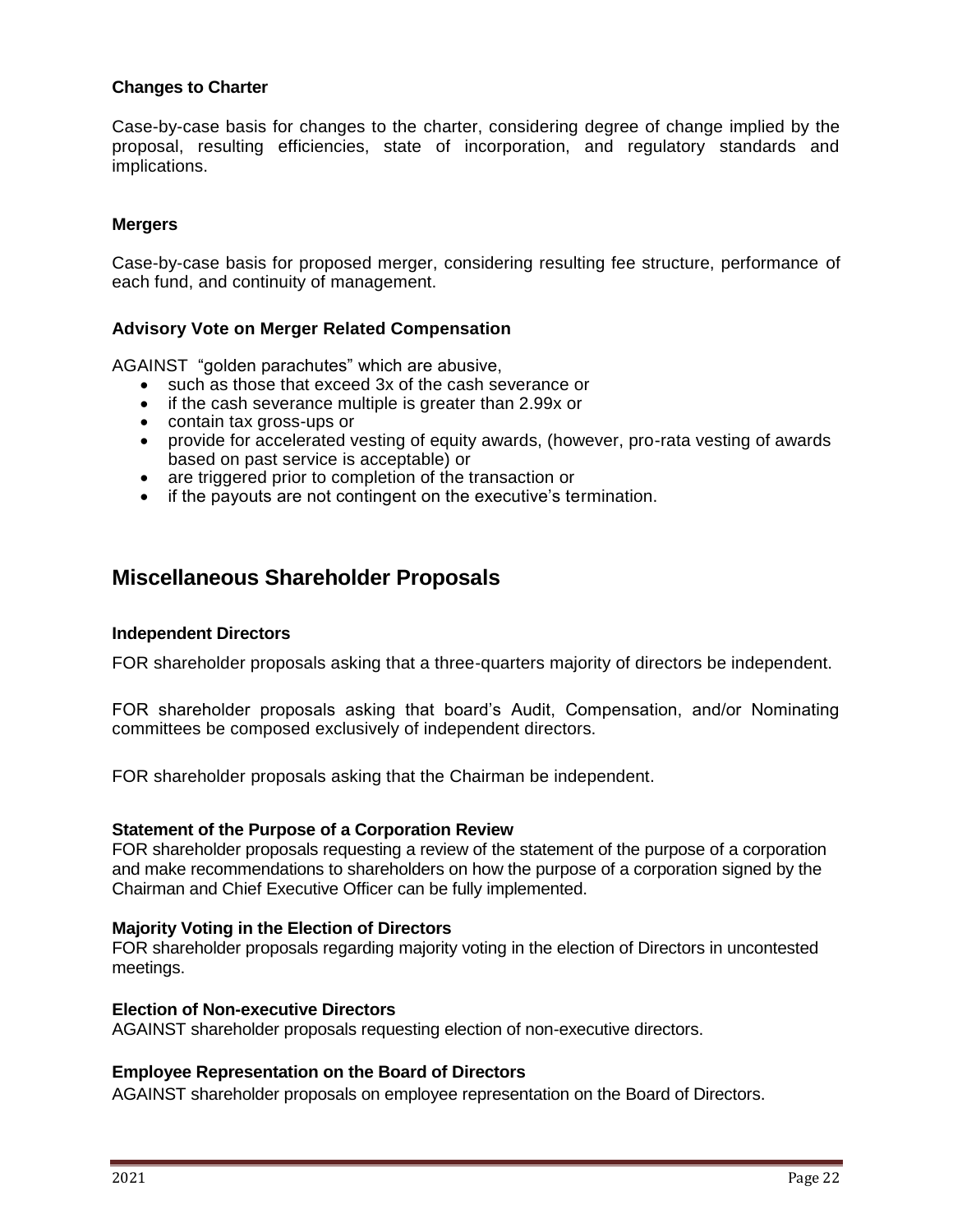# **Establish Director Ownership Requirement**

AGAINST establishing a director ownership requirement.

## **Reimbursement of Shareholder for Expenses Incurred**

FOR responsible shareholder proposals advocating establishment of procedures for reimbursement of solicitation expenses incurred by a dissident stockholder or group of stockholders in a contested elections of directors.

#### **Terminate the Investment Advisor**

Case-by-case basis for terminating the investment advisor, considering fund's performance and history of shareholder relations.

#### **Tax Payments on Restricted Awards**

AGAINST shareholder proposals to adopt a policy that the Company will pay the personal taxes owed on restricted stock awards on behalf of named executive officers.

#### **Recovery of Unearned Management Bonuses**

FOR shareholder proposals to adopt an executive compensation recoupment policy.

#### **Senior Executive Stock Retention**

FOR shareholder proposals that request adoption of a policy requiring senior executives to retain a significant percentage of shares.

#### **Deferral Period for Certain Compensation of Senior Executives**

FOR shareholder proposals that request that the Compensation committee make the following changes to any annual cash incentive program ("Bonus Program"), as applicable to senior executives, in order to promote a longer-term perspective: an award to a senior executive under a Bonus Program that is based on one or more financial measurements whose performance measurement period is one year or shorter shall not be paid in full for a period following the award; and, the Committee shall develop a methodology for (a) determining the length of the Deferral Period and what proportion of a Bonus should be paid immediately; (b) adjusting the remainder of the Bonus over the Deferral Period in a manner that (i) allows accurate assessment of risks taken during the PMP that could have affected performance on the Financial Metric(s) and (ii) allows the Company to recoup Bonus compensation pursuant to its clawback policy; and (c) paying out the remainder of the Bonus at the end of the Deferral Period.

# **Sustainability Metrics and Executive Compensation**

FOR shareholder proposals requesting a report on sustainability metrics and executive compensation.

# **Deduct Impact of Stock Buybacks from Executive Pay**

FOR shareholder proposals that request the board of directors adopt a policy that the board will not utilize "earnings per share" ("EPS") or its variations (e.g., diluted or operating EPS) or financial ratios (return on assets or net assets or equity) in determining a senior executive's incentive compensation or eligibility for such compensation, unless the Board utilizes the number of outstanding shares on the beginning date of the performance period and excludes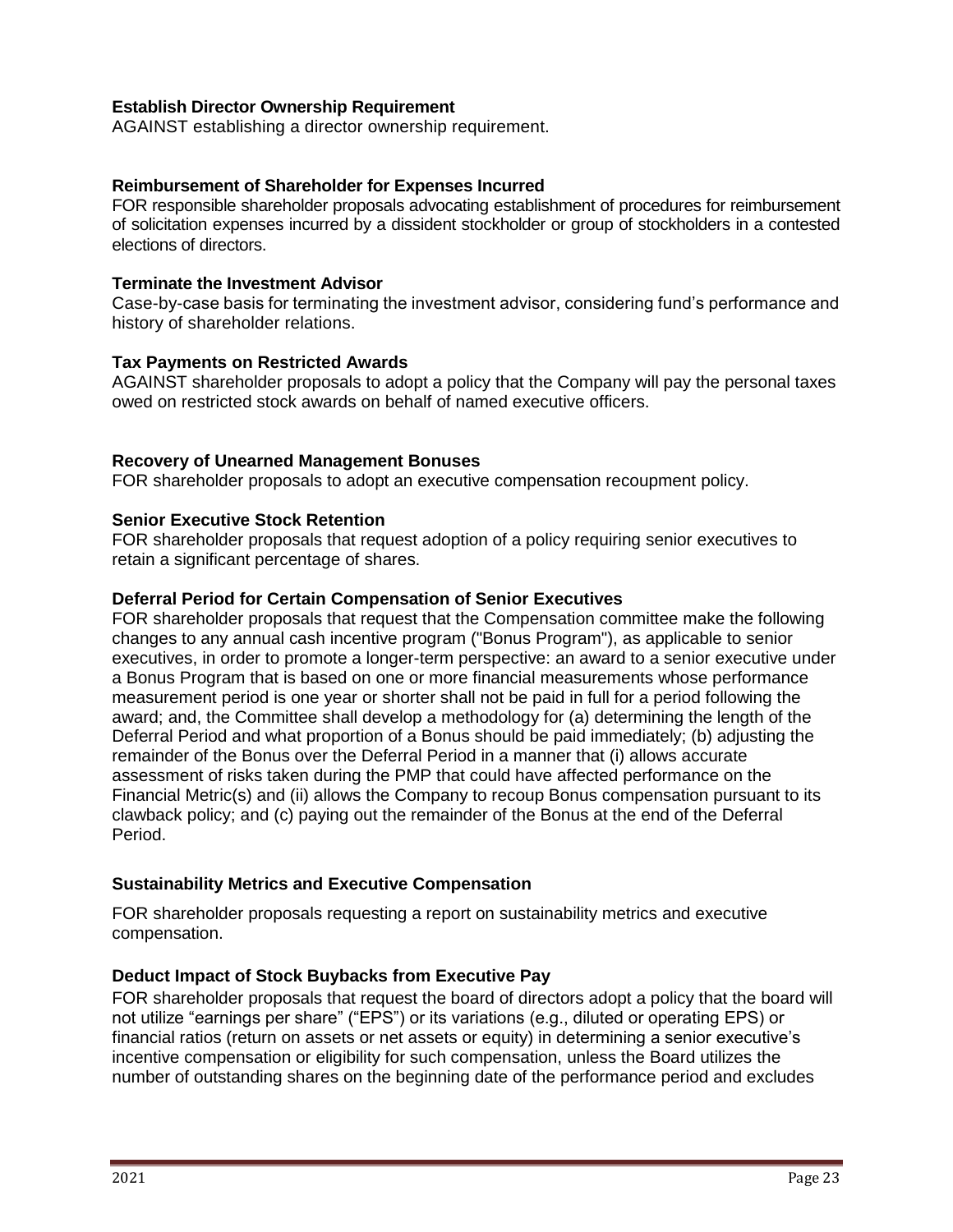the effect of stock buybacks that may have occurred between that date and the end of the performance period.

# **Government Service Golden Parachute**

FOR shareholder proposals on policy prohibiting the vesting of equity-based awards (including stock options, restricted stock and other stock awards granted under an equity incentive plan), for senior executives due to a voluntary resignation to enter government service.

#### **Nonqualified Savings Plan Earnings**

FOR shareholder proposals to adopt a policy that prohibits the practice of paying above-market earnings on the non-tax-qualified retirement saving or deferred income account balances of senior executive officers.

FOR stockholder proposals on non-GAAP measures disclosure.

# **GAAP Financial Metrics for Purposes of Determining Executive Compensation**.

FOR shareholder proposals asking to adopt a policy that when using performance metrics to calculate senior executive compensation, the Company shall not adjust performance metrics that are calculated in accordance with generally accepted accounting principles (GAAP).

#### **ESG Metrics and Executive Compensation**

FOR shareholder proposals asking that the Company prepare a report, at reasonable cost and omitting proprietary information, describing if, and how, it plans to integrate ESG metrics into the performance measures of named executive officers under the Company's compensation incentive plans.

#### **Community Impacts and Company's Executive Compensation Program**

FOR shareholder proposals asking that the Board of directors publish a report, at reasonable expense, within a reasonable time, and omitting confidential or propriety information, assessing the feasibility of integrating community stakeholder concerns and impacts into the Company's executive compensation program.

#### **Target Amounts for CEO Compensation – Pay Disparity**

FOR shareholder proposals requesting that the Company take into consideration the pay grades and/or salary ranges of all classifications of the Company employees when setting target amounts for CEO compensation.

#### **Equity Ratio Disclosure in Executive Compensation**

FOR shareholder proposals requesting that the Company disclose equity ratio disclosure used by the compensation committee to set executive compensation.

FOR shareholder proposal on reform of executive compensation policy with social responsibility.

FOR shareholder proposals asking to ensure greater independence of compensation advisors.

FOR shareholder proposal regarding exclusion of legal or compliance costs from financial performance adjustments for executive compensation.

FOR shareholder proposals to discontinue professional services allowance for NEOs.

#### **Incentive Compensation and Risks of Material Losses**

FOR shareholder proposals asking that the Company prepare a report, at reasonable cost, disclosing whether and how the Company has identified employees or positions, individually or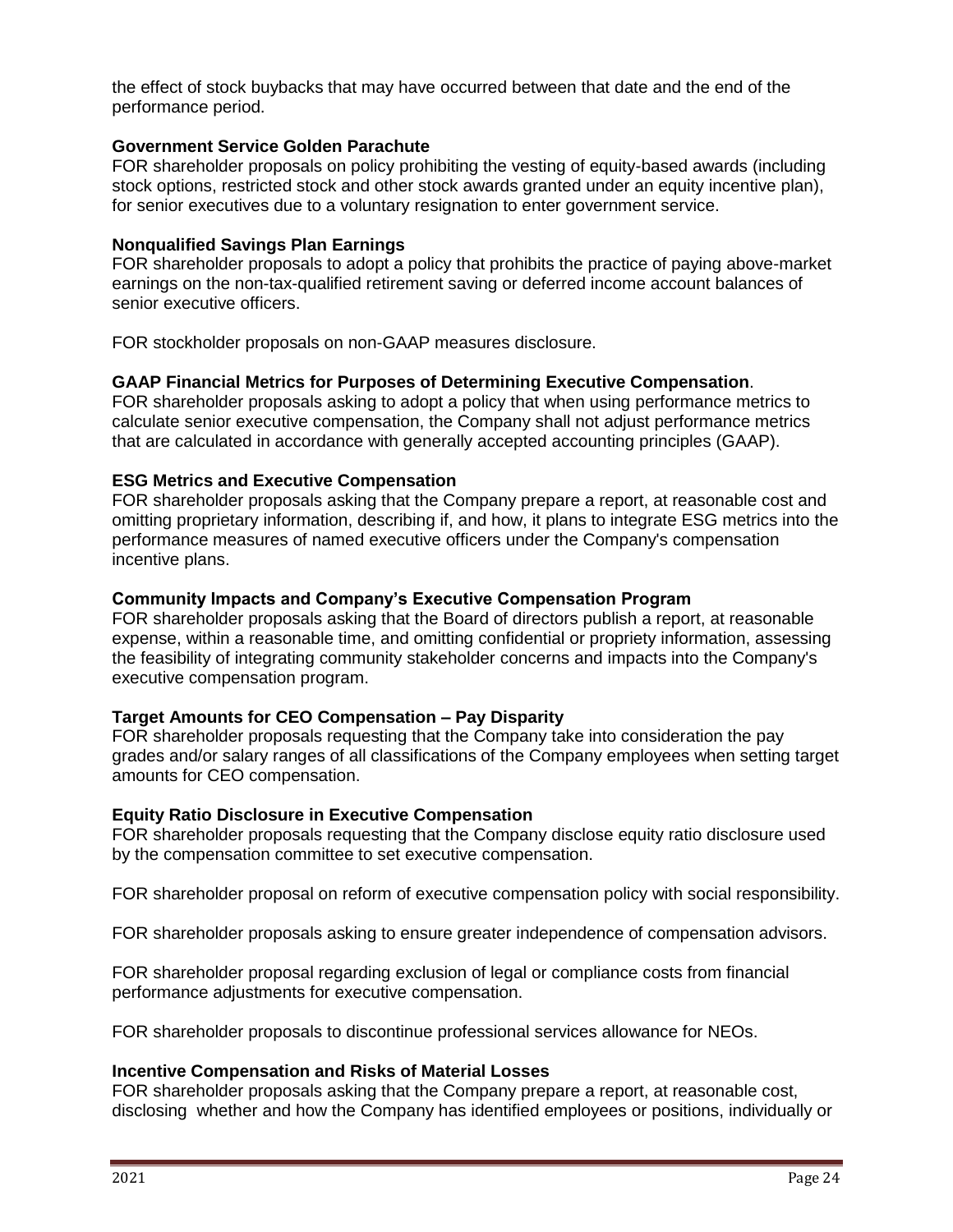as part of a group, who are eligible to receive incentive-based compensation that is tied to metrics that could have the ability to expose the Company to possible material losses, as determined in accordance with generally accepted accounting principles.

# **Advisory Vote on Executive Compensation**

FOR shareholder proposals on adoption of advisory vote on executive compensation.

# **Drug Pricing Strategies in Incentive Compensation Plans**

FOR shareholder proposals requesting report on the extent to which risks related to public concern over drug pricing strategies are integrated into incentive compensation arrangements. The report should include, but need not be limited to, discussion of whether incentive compensation arrangements reward, or not penalize, senior executives for (i) adopting pricing strategies, or making and honoring commitments about pricing, that incorporate public concern regarding the level or rate of increase in prescription drug prices; and (ii) considering risks related to drug pricing when allocating capital.

# **Executive Pay Confidential Voting**

FOR shareholder proposals to adopt a bylaw provision restricting management's access to vote tallies prior to the annual Meeting with respect to certain executive pay matters.

# **Clawback Provision Amendment**

FOR shareholder proposals that request the board of directors amend the Company's clawback policy for executive compensation.

# **Quantifiable Performance Metrics**

CASE-BY-CASE on shareholder proposals that request the board adopt the policy regarding quantifiable performance metrics. FOR this proposal in cases when the Egan-Jones compensation score results in an 'Against' recommendation on the 'Say-on-Pay' proposal. AGAINST this proposal in cases of when the Egan-Jones compensation score results in a 'For' recommendation on 'Say-on-Pay' proposal.

# **Maryland's Unsolicited Takeover Act**

FOR shareholder proposals requesting that the Board opt out of MUTA, which allows the board of directors to make changes by board resolution only, without shareholder approval, to the Company's capital structure and charter/bylaws. These include, but are not limited to:

› the ability to re-classify a board;

› the exclusive right to set the number of directors;

› limiting shareholders' ability to call special meetings to a threshold of at least a majority of shares.

# **Accelerated Vesting**

FOR shareholder proposals to implement double triggered with pro-rata vesting of awards.

# **Dividends**

CASE-BY-CASE basis for shareholder proposals to increase dividends, but generally AGAINST in the absence of a compelling reason for.

# **Vote Tabulation**

FOR shareholder proposals that request all matters presented to shareholders, other than the election of directors, shall be decided by a simple majority of the shares voted 'For' and 'Against' an item and abstentions from the vote count be excluded.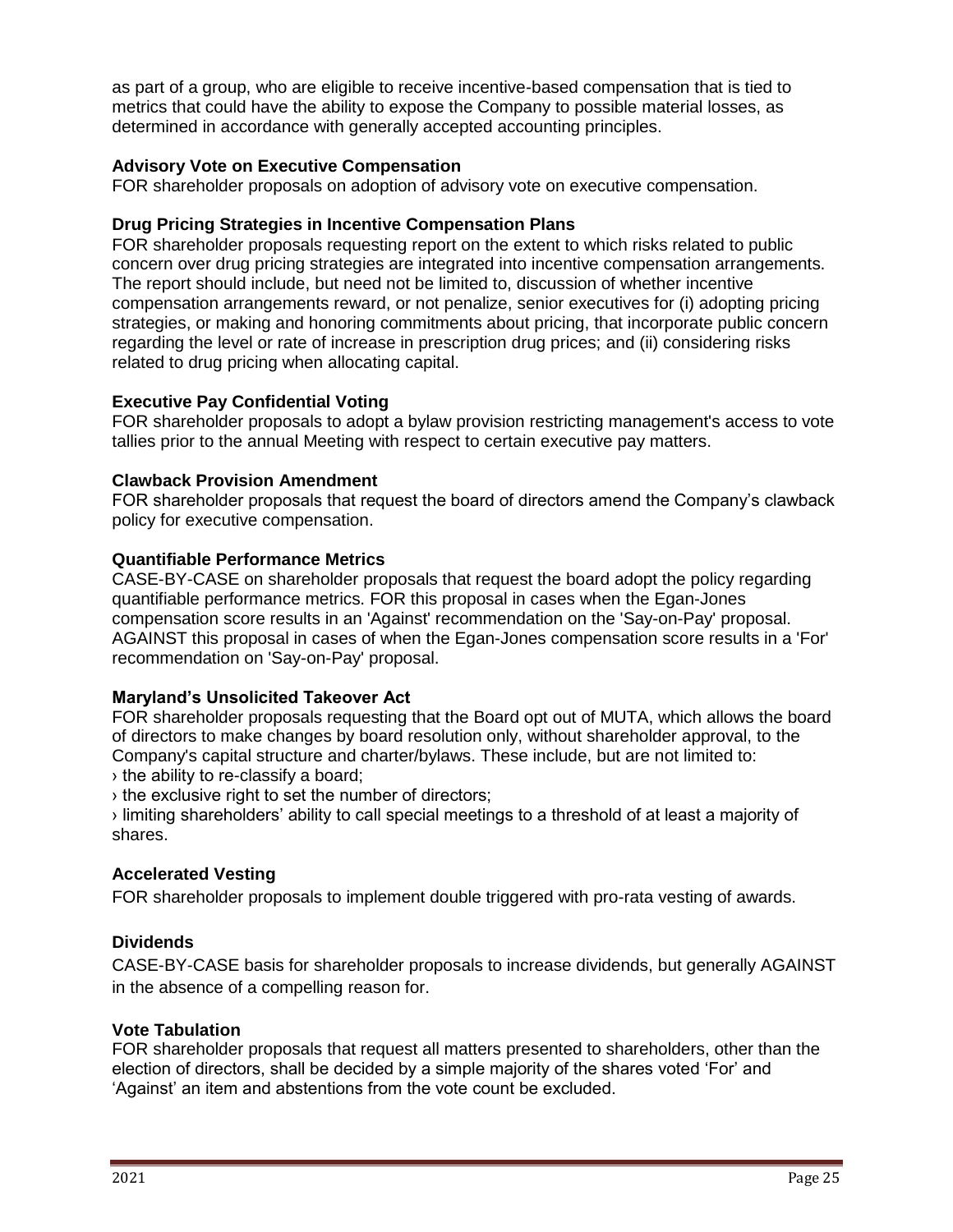# **Proxy Voting Review**

FOR shareholder proposal regarding proxy voting review report.

## **Disclosure of Voting Results**

FOR shareholder proposals requesting separate disclosure of voting results by classes of shares.

#### **Right to Convert a Limited Amount of Class B Common Stock into Class A Common Stock**

FOR shareholder proposals on annual right to convert a limited amount of class B Common Stock (10 votes per share) into Class A Common Stock (1 vote per share).

FOR shareholder proposals asking for certification of sound commercial practices related to the selling of financial products and services.

# **Risk Oversight Committee/Public Policy Committee**

FOR shareholder proposals requesting a report, at reasonable cost, omitting proprietary or legally privileged information, discussing the merits of establishing a risk oversight board committee to oversee the Company's policies including human rights, environment, domestic governmental regulations, foreign affairs and international relations affecting the Company's business.

#### **Creation of a New Technology Committee**

Shareholder proposal that requests that the Company create a new technology committee. Based on the Cybersecurity Risk Score, FOR in cases when the Company receives one of the lowest two scores; AGAINST otherwise.

#### **The Board's Nominee Disclosure Policy/ True Diversity Board Policy**

FOR shareholder proposal requesting a policy to disclose to shareholders the following: a description of the specific minimum qualifications that the Board's nominating committee believes must be met by a nominee to be on the board of directors; and each nominee's skills, ideological perspectives, and experience presented in a chart or matrix form.

#### **Content Management Report/Content Enforcement Policies**

FOR shareholder proposals requesting a report reviewing the efficacy of its enforcement of its terms of service related to content policies and assessing the risks posed by content management controversies.

#### **Report on Political Advertising and Posts**

FOR shareholder proposals asking that the Board of Directors prepare, at a reasonable cost and excluding proprietary information, a report on the controversy surrounding political advertising and posts. Such report should evaluate the implications of the Company's policies that may exempt politicians' posts and political advertisements from elements of platform rules such as the Company's Community Standards and its fact-checking process.

#### **Report on Takedown Requests**

FOR shareholder proposals regarding a report (within a reasonable time frame, at reasonable cost, and excluding confidential information) assessing the feasibility of public disclosing on an annual basis, by jurisdiction, the list of delisted, censored, downgraded, proactively penalized, or blacklisted terms, queries or sites that the Company implements in response to government requests.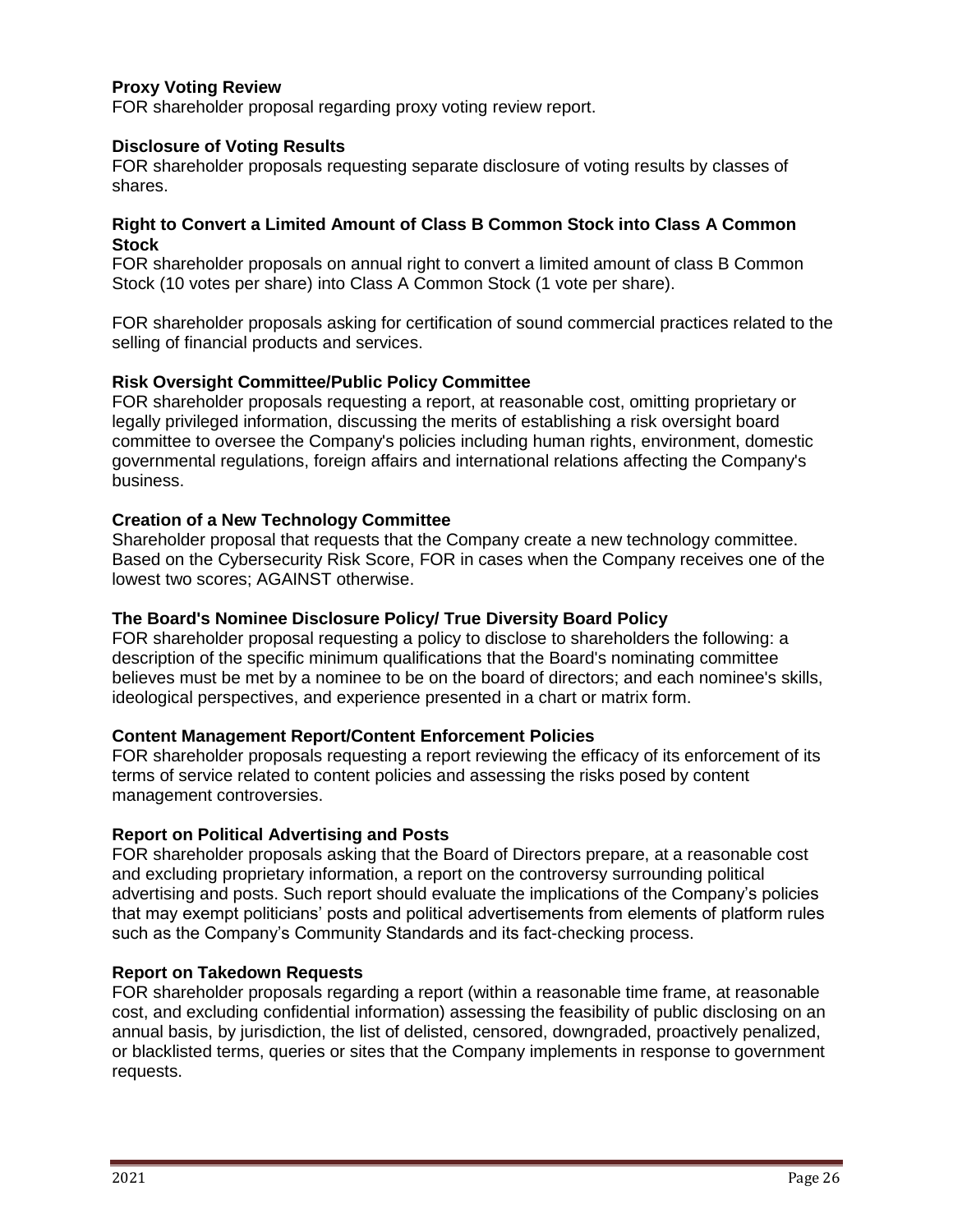## **Report on Whistleblower Policies and Practices**

FOR shareholder proposals requesting a report (within a reasonable time, at reasonable cost, and excluding confidential information) evaluating the Company's whistleblower policies and practices.

#### **Competitiveness and Protection of Personal Information**

FOR shareholder proposals requesting that the Board of directors inform the shareholders of the investments the bank/company intends to make to update its computer systems so as to increase its competitiveness while enhancing privacy protection.

#### **Facial Recognition Technology**

FOR shareholder proposals on prohibition on sales of facial recognition technology to all government entities.

#### **Mandatory Arbitration Bylaw**

AGAINST shareholder proposals requesting that the Company adopt to a mandatory arbitration bylaw.

FOR shareholder proposals requesting that shareholders be allowed the opportunity at shareholder meetings to alert board members that the shareholders seek more information or favor a particular approach to corporate policy and that the Company constitution should include the clause: "The Company in general meeting may by ordinary resolution express an opinion or request information about the way in which a power of the Company partially or exclusively vested in the Directors has been or should be exercised. Such a resolution must relate to a material risk identified by the Directors or the Company and cannot advocate action that would violate any law or relate to any personal claim or grievance. Such a resolution is advisory only and does not bind the Directors or the Company".

# **Shareholder Proposals on Social and Environmental Issues**

FOR shareholder proposals asking the Company to issue a report in support of circular economy.

FOR shareholder proposals on abortion-related issues when deemed appropriate.

FOR shareholder proposals forbidding scientific research on human fetuses or embryos that (1) results in the end of pre-natal human life; (2) makes use of tissue derived from abortions or other life-ending activities; or (3) violates the dignity of a developing person. Specific activities covered by the policy will include:

- 1. Embryonic stem cell research;
- 2. Fetal tissue research or stem cell research derived from embryos; and
- 3. Human cloning.

FOR shareholder resolutions to promote responsible and family-oriented program content development by media companies.

FOR shareholder proposals to encourage companies to report on social, environmental, as well as financial, performance.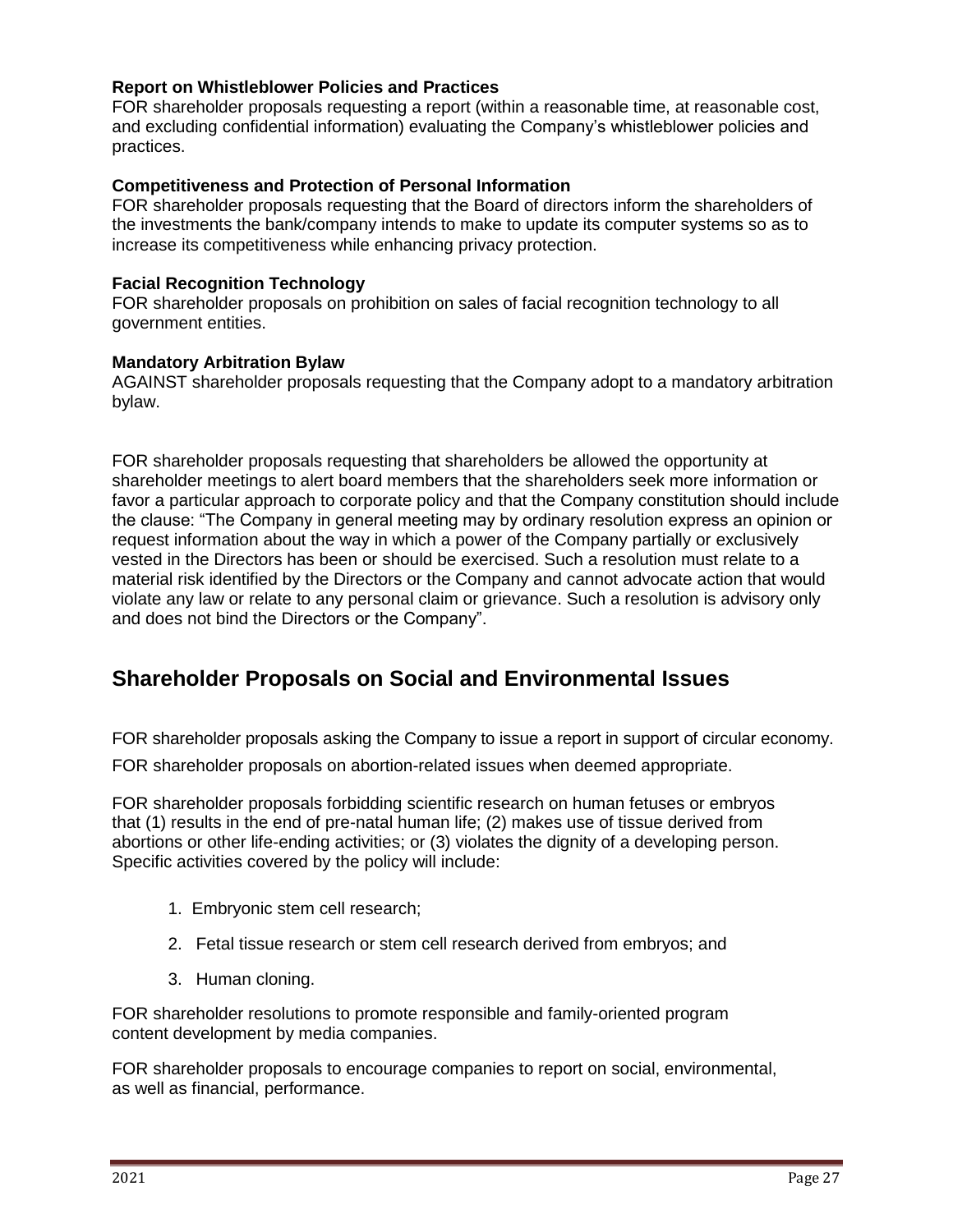FOR shareholder proposals directed towards adoption of corporate social responsibility guidelines within companies.

AGAINST shareholder proposals supporting activities that include abortion, euthanasia or assisted suicide.

AGAINST shareholder proposals promoting in vitro fertilization for either assisting conception or for research.

#### **Energy and Environment**

FOR shareholder proposals that request that the Company follow the CERES Principles to encourage protection of the environment and the safety and health of employees.

FOR shareholder proposals which encourage corporations to act to preserve the planet's ecological heritage, addressing the rampant poverty in the poorest nations, redirecting development in terms of quality rather than quantity in the industrial world, and creating environmentally sensitive technologies.

FOR shareholder proposals to encourage policies and business that undertake reasonable and effective initiatives for energy conservation and the development of alternate renewable and clean energy resources and offering incentives to corporations to reduce greenhouse gas emissions and assistance to workers affected by those policies.

FOR shareholder proposals requesting that the Company adopt GHG emissions reductions goals and issue a report by at reasonable cost and omitting proprietary information, on its plans to achieve these goals.

FOR shareholder proposals for improving wetlands protection efforts.

FOR shareholder proposals for reporting on environmental hazards to the community.

FOR shareholder proposals requesting disclosure of environmental liabilities.

Genetically Modified Organisms (GMOs):

FOR shareholder proposals requesting that the Company voluntarily label genetically engineered (GE) ingredients in its products.

FOR shareholder proposals that requests the Company prepare a report, at reasonable expense and omitting proprietary information, assessing actual and potential material financial risks or operational impacts on the Company related to these genetically modified organisms (GMO issues).

FOR shareholder proposals that requests the Company prepare a report, on the social, health, and environmental effects of genetically modified organisms (GMOs)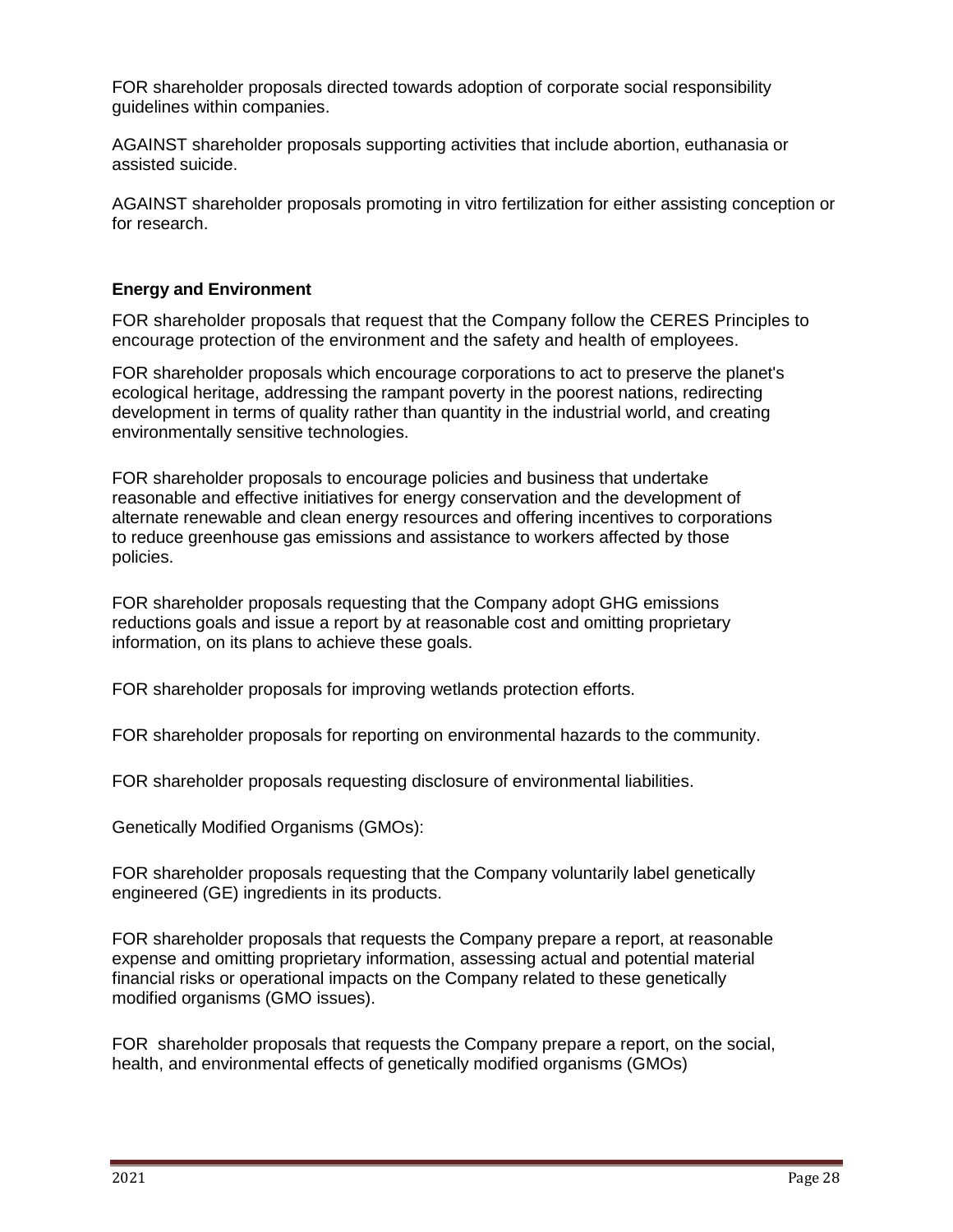FOR shareholder proposals to eliminate GE ingredients from the Company's products, or proposals asking for reports outlining the steps necessary to eliminate GE ingredients from the Company's products.

FOR shareholder proposals regarding genetically engineered food products which request disclosure of programs for research and testing, policies for withholding or removing such products that still need further testing for safety, and feasibility of phasing out such products.

FOR shareholder proposals requesting reporting on nuclear energy production. CASE-BY-CASE basis on proposals calling for cessation of nuclear power production.

FOR shareholder proposals promoting recycling.

FOR shareholder proposals requesting that the Company issue an annual report to shareholders, at reasonable cost and omitting proprietary information, on plastic pollution.

FOR shareholder proposals requesting a report on recyclable packaging.

FOR shareholder proposals on reports that seek additional information, particularly when it appears Company has not adequately addressed shareholders' environmental concerns.

FOR shareholder proposals that requests that Company develop and implement a comprehensive sustainable palm oil sourcing policy.

FOR shareholder proposals on proper disposal of pharmaceuticals.

FOR shareholder proposals requesting a report on electronic waste.

FOR shareholder proposals requesting a report on renewable energy adoption.

FOR shareholder proposals requesting a report on distributed - scale clean electricity.

FOR shareholder proposals that request that the Board prepare, at reasonable expense and omitting proprietary information, a sustainability report.

FOR shareholder proposals on establishing a climate change committee.

FOR shareholder proposals requesting that the Company nominate environmental expert to the Board of Directors.

FOR shareholder proposals requesting a report on climate change.

FOR shareholder proposals requesting a report on climate change and business model.

FOR shareholder proposals requesting a report on public advocacy on climate change and energy by relevant industry associations.

FOR shareholder proposals requesting a report on stranded assets due to climate change.

FOR shareholder proposals requesting a report on 2-degree scenario.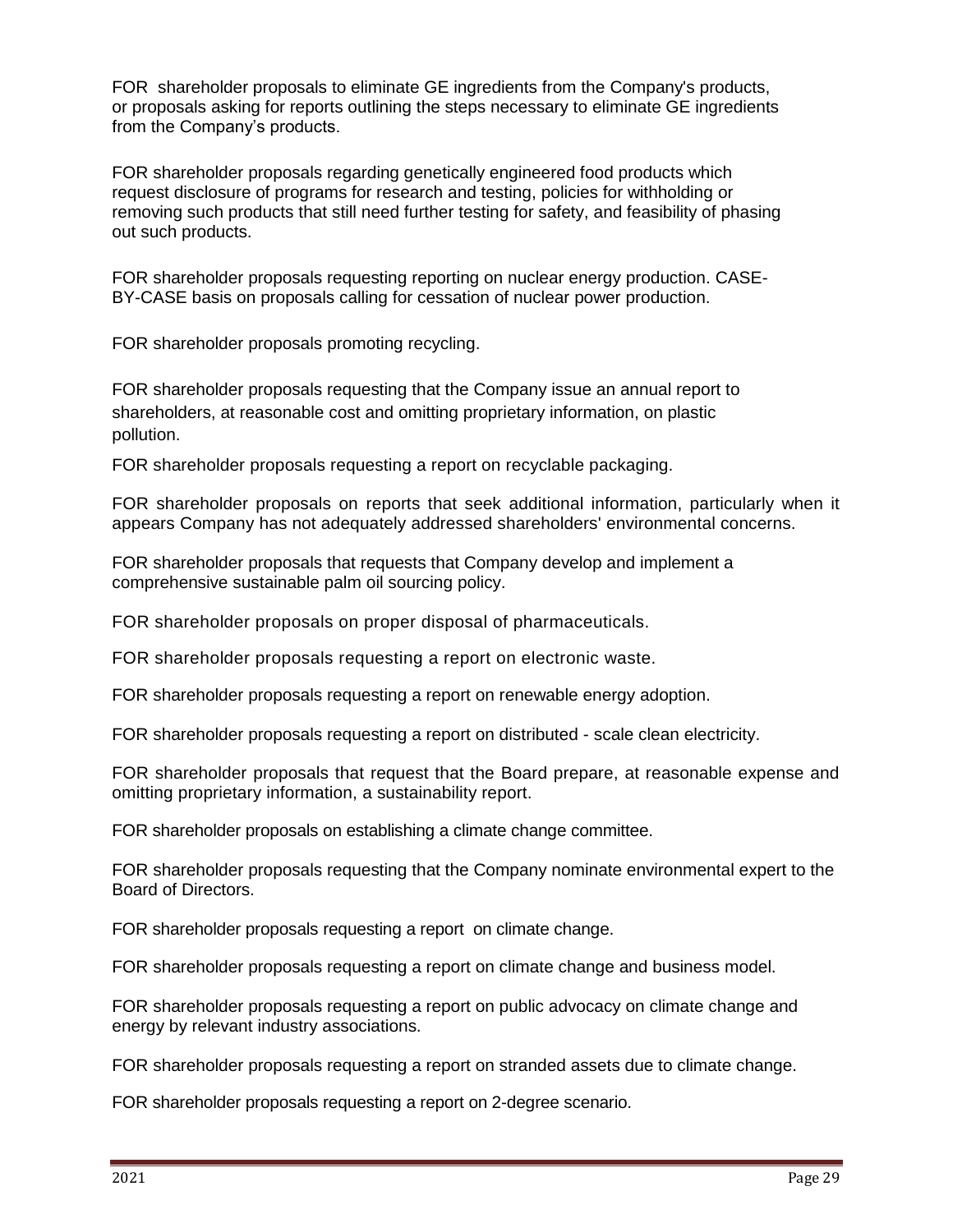FOR shareholder proposals requesting that the Company suspend memberships of industry associations that are involved in lobbying inconsistent with the goals of the Paris agreement.

FOR shareholder proposals requesting a report on risks of petrochemical investments.

FOR shareholder proposals requesting a report on reduction of water pollution.

FOR shareholder proposals requesting a report on deforestation impacts in supply chain.

FOR shareholder proposals requesting a report on nanomaterials.

FOR shareholder proposal requesting a report on quantitative metrics identified by the Sustainability Accounting Standards Board (SASB) as providing material information on water resource risks for the meat, poultry and dairy sector at reasonable expense and excluding confidential information.

FOR shareholder proposals requesting a report on environmental expenditures (voluntary climate-related activities) including incurred costs and associated significant and actual benefits that have accrued to shareholders, the public health and the environment, including the global climate, from the Company's environment-related activities that are voluntary and that exceed U.S. and foreign compliance and regulatory requirements.

FOR shareholder proposals requesting a report on antibiotics in livestock.

FOR shareholder proposals to adopt a policy to phase out the routine use of antibiotics in the meat and poultry supply chain.

FOR shareholder proposals on protein diversification.

FOR shareholder proposals requesting a report on sugar and public health.

FOR shareholder proposal on disclosure of pesticide management data, requesting that the Company disclose, at reasonable expense and omitting proprietary information, quantitative metrics demonstrating measurable progress toward the reduction of synthetic chemical pesticide use in the Company's supply chain.

FOR shareholder proposals requesting a report on electrification of the transporation sector.

FOR shareholder proposals that request the Company prepare a report disclosing the governance measures the Company has implemented to more effectively monitor and manage financial and reputational risks related to the opioid crisis in the U.S.

FOR shareholder proposals that request the Compensation committee prepare a report on drug pricing.

FOR shareholders proposals that request fair distribution and access to life-sustaining drugs and vaccines in affordable prices in both the United States and in low-income countries.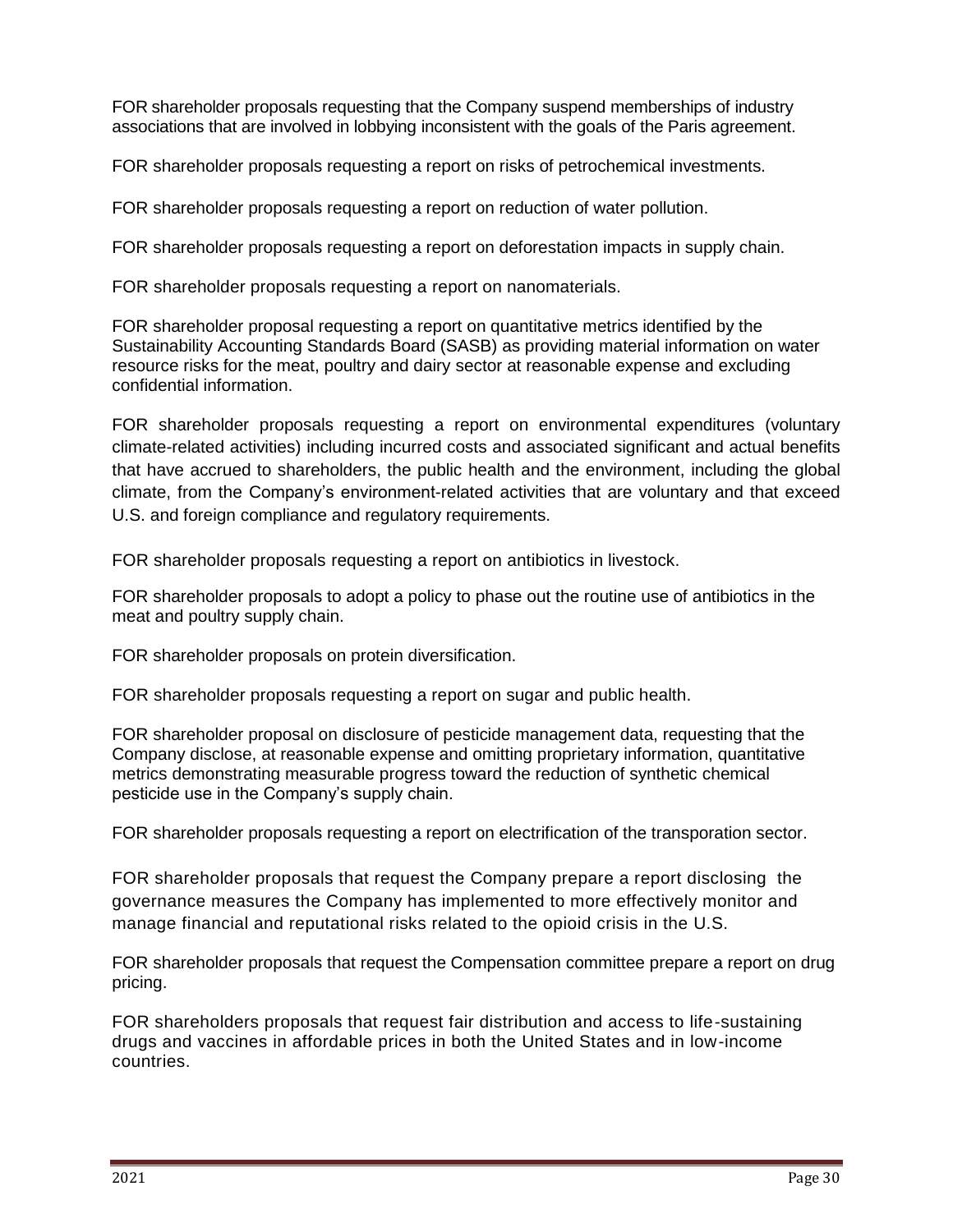FOR shareholder proposals requesting a report on health risks of continued in-store tobacco sales.

FOR shareholder resolutions to move away from the production, marketing, or distribution of addictive or other harmful materials like opioids and tobacco.

AGAINST shareholder proposals seeking support for the descheduling of Cannabis.

FOR shareholders proposal requesting that the Company create a committee to prepare a report regarding the impact of plant closure on communities and alternatives to help mitigate the effects.

FOR shareholder proposals requesting a report on the Company's efforts, to identify and reduce environmental and health hazards associated with past, present and future handling of coal combustion residuals and how those efforts may reduce legal, reputational and financial risks to the Company.

FOR shareholder proposals on transition to a public benefit corporation.

FOR shareholder proposals on financial initiatives that promote and strengthen communities, focusing on not only their economic effect but their social impact as well.

# **Northern Ireland**

FOR proposals related to the MacBride Principles.

FOR reports that seek additional information about progress being made toward eliminating employment discrimination, particularly when it appears the Company has not adequately addressed shareholder concerns.

# **Military Business**

CASE-BY-CASE on defense issue proposals.

FOR shareholder proposals to limit weapons production, to limit foreign sales of weapons and to convert corporate capacity to non-military uses.

FOR reports that seek additional information on military related operations, particularly when the Company has been unresponsive to shareholder requests.

# **Human Rights, Labor Issues and International Operations Policies**

FOR shareholder proposals on establishing a human rights committee.

FOR proposals relating to the Maquiladora Standards and international operating policies.

FOR shareholder proposals to encourage efforts by companies to promote a respect for fundamental human rights, especially in those countries in which these companies operate that have documented practices that deny or violate the human rights of their citizens.

FOR shareholder proposals requesting the Board institute transparent procedures to avoid holding investments in companies that, in management's judgment, substantially contribute to genocide or crimes against humanity, the most egregious violations of human rights.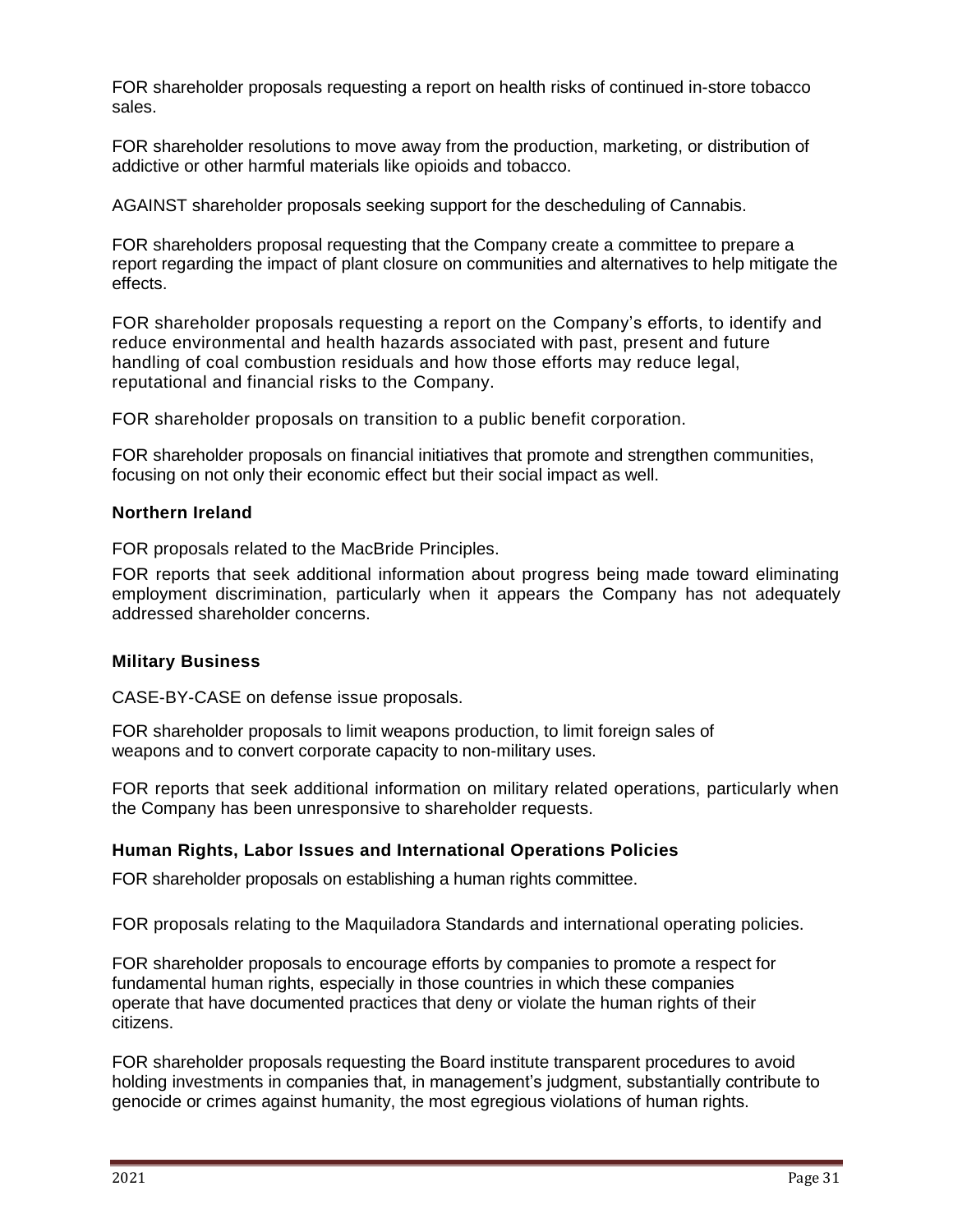FOR shareholder proposals requesting report on business with conflict-complicit governments.

FOR shareholder proposals requesting a report on the Company's activities related to safety measures and mitigation of harm associated with Company products.

FOR shareholder proposals regarding a slavery and human trafficking report.

FOR shareholder proposals requesting a report assessing the risk of increased sexual exploitation of children as the Company develops and offers additional privacy tools.

FOR shareholder proposals requesting that the Company prepare an annual report regarding sexual harassment complaints.

FOR shareholder proposals requesting that the Company issue a report on prison labor in supply chain.

FOR shareholder proposals directed towards protecting and promoting human rights.

FOR shareholder proposals requesting that the Company nominate for election at least one director with human rights expertise.

FOR shareholder proposals seeking a human rights report or human rights due diligence process to assess, identify, prevent and mitigate actual and potential adverse human rights impacts.

FOR shareholder proposals on policies of freedom of expression - to report annually to shareholders, at reasonable expense and excluding confidential and proprietary information, regarding the Company's policies on freedom of expression and access to information, including whether it has publicly committed to respect freedom of expression as a human right; the oversight mechanisms for formulating and administering policies on freedom of expression and access to information.

FOR shareholder proposals requesting workplace safety reports.

FOR shareholder proposals requesting that the Company issue a report, at reasonable cost and omitting proprietary information, to include key performance indicators on human capital management related to the Company's portfolio, including reporting on the number and types of complaints received from employees, including contractors and temporary workers, the remedies offered under its grievance mechanism and the percentage of complaints resolved.

FOR shareholder proposals to report to shareholders on the Company's minimum requirements and standards related to workforce practices.

FOR shareholder proposals seeking reports on the Company's activities affecting indigenous peoples.

FOR shareholder proposal regarding human and indigenous peoples' rights and asking the Company to modify its committee charters, bylaws and/or articles of incorporation, to articulate the fiduciary duties of Board and management to ensure due diligence on human and Indigenous peoples' rights.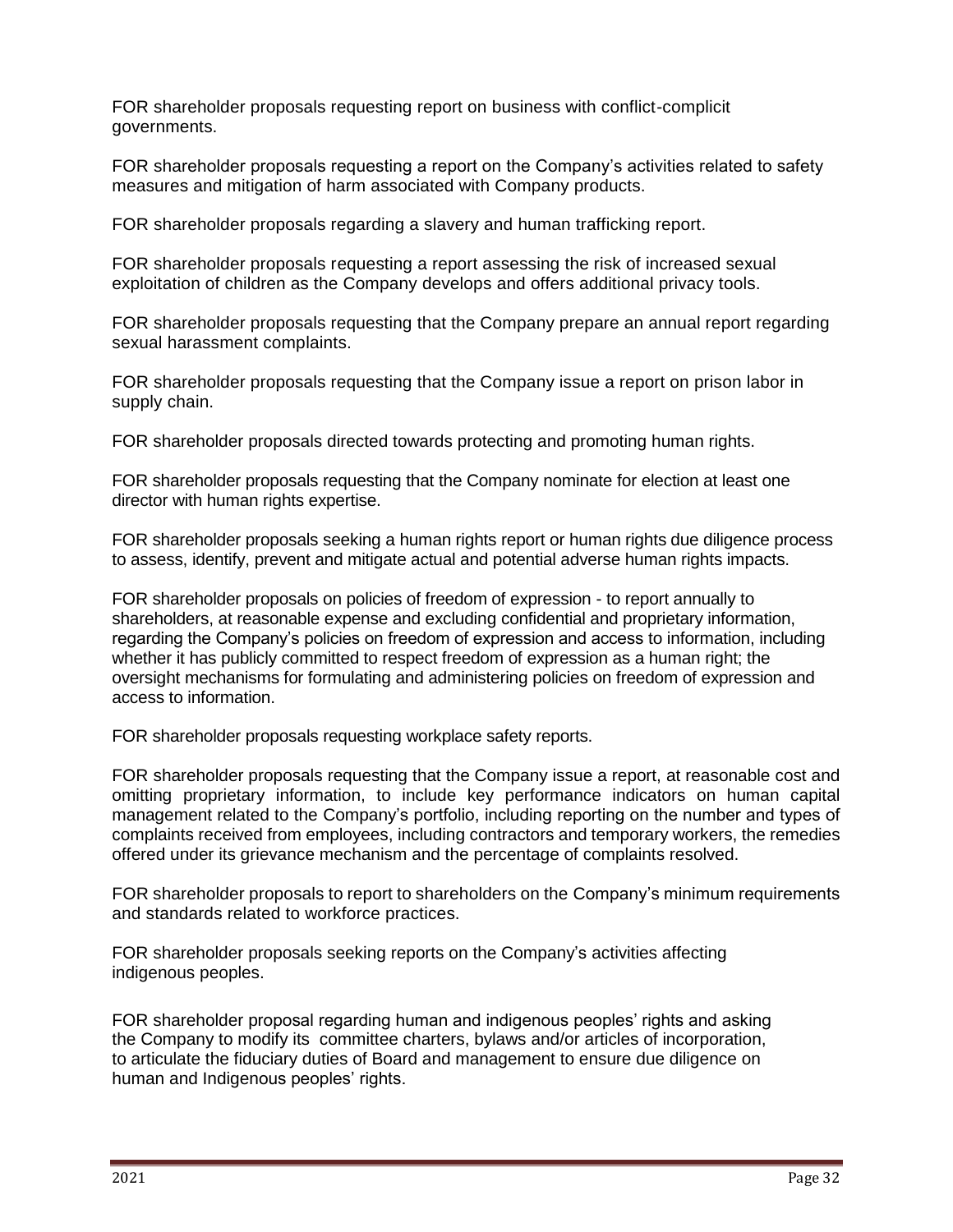FOR reports on international operating policy issues, particularly when it appears the Company has not adequately addressed shareholder concerns.

# **World Debt Crisis**

CASE-BY-CASE on proposals dealing with Third World debt.

FOR reports on Third World debt issues, particularly when it appears the Company has not adequately addressed shareholder concerns.

## **Equal Employment Opportunity and Discrimination**

FOR shareholder proposals asking the Company to set a diversity target (of min of 40%) for the composition of its Board.

FOR shareholder proposals relating to board diversity.

FOR shareholder proposals relating to diversity report or policy.

FOR shareholder proposals on gender pay gap.

FOR proposals regarding equal employment opportunities and discrimination.

FOR shareholder proposals requesting a racial equity audit or a report on progress toward eliminating racial discrimination at the Company.

FOR shareholder proposals regarding assessing inclusion in the workplace and requesting a report to shareholders on whether written policies or unwritten norms at the Company reinforce racism in the Company culture.

FOR shareholder proposals requesting that the Company issue a report on ethical recruitment in global supply chains.

FOR shareholder proposals directed towards equal opportunities for minorities.

FOR shareholder proposals to encourage the financial institutions where it deposits its resources to undertake programs and implement policies to secure an "outstanding" rating under the Community Reinvestment Act so as to insure fair and equal access to available credit.

FOR shareholder proposals to prohibit depositing funds in a financial institution that receives less than a "satisfactory" rating from federal regulatory agencies under the act. FOR shareholder resolutions directed towards making life-sustaining drugs more available and affordable to low-income communities and nations.

FOR reports that seek additional information about affirmative action efforts, particularly when it appears the Company has been unresponsive to shareholder requests.

#### **Holy Land Principles**

FOR shareholder proposals to approve the implementation of the Holy Land Principles.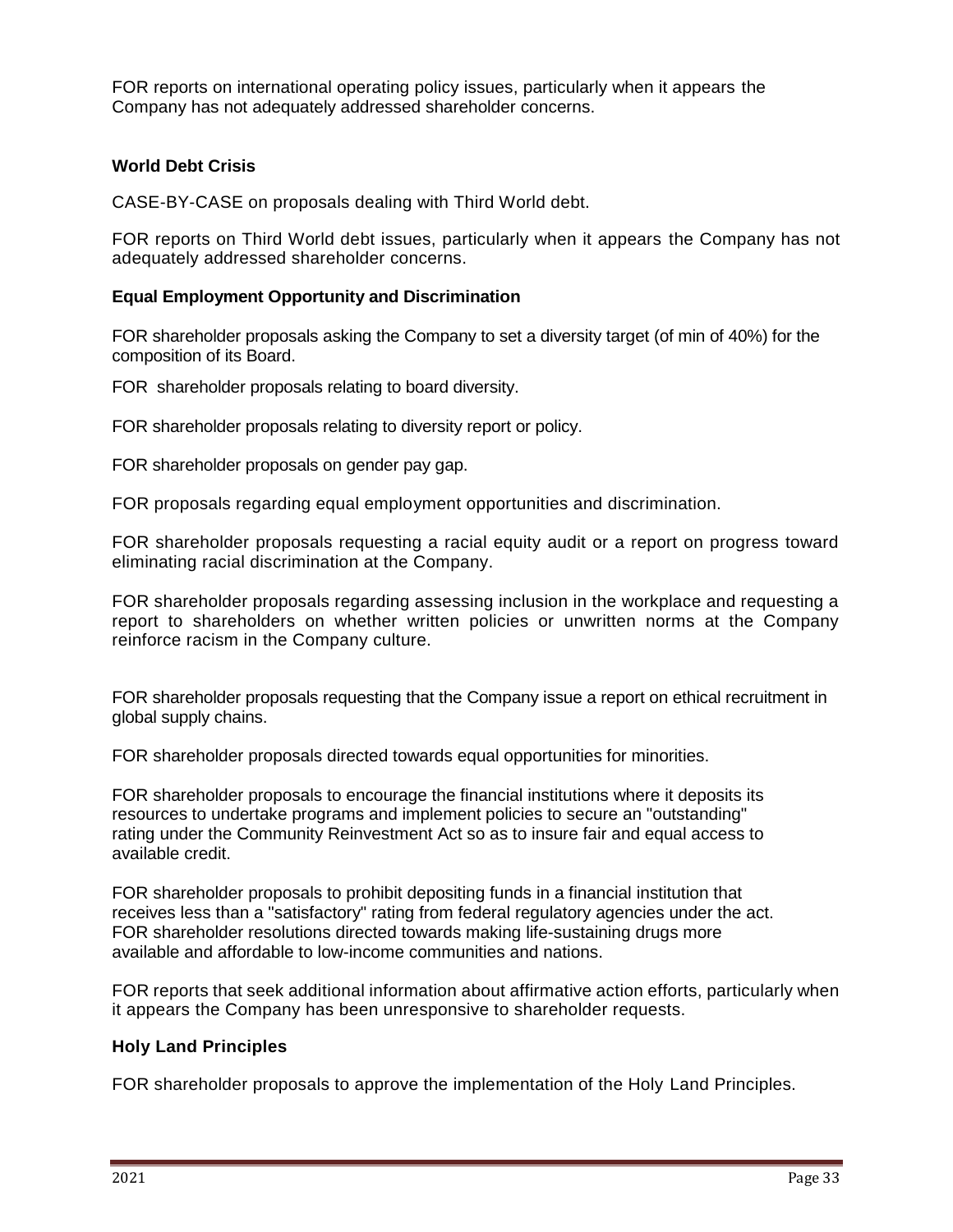# **Animal Rights**

CASE-BY-CASE on proposals that deal with animal rights.

#### **Product Integrity and Marketing**

CASE-BY-CASE on ceasing production of socially questionable products.

FOR reports that seek additional information regarding product integrity and marketing issues, particularly when it appears companies have been unresponsive to shareholder requests.

#### **Human Resources Issues**

CASE-BY-CASE proposals regarding human resources issues.

FOR reports that seek additional information regarding human resources issues, particularly when it appears companies have been unresponsive to shareholder requests.

FOR proposals supporting adoption or enforcement of principles or codes related to global labor and human rights standards.

FOR shareholder proposals to promote generous wage and benefit policies and adequate worker safety guidelines.

FOR shareholder proposals directed towards avoiding the use of sweatshops in the manufacture of goods.

FOR shareholder proposals encouraging companies to provide sufficient wages, working conditions and other social benefits that enable their employees and families to meet basic human needs.

FOR shareholder proposals that promote corporate policies on equal pay and promotion opportunities for women, and accommodation of legitimate family needs.

FOR shareholder proposals to promote the active participation of women in the life of the Company, particularly in terms of policy and decision-making, and inclusion in corporate leadership positions.

FOR shareholder proposals that address workplace issues that may have an impact on corporate performance, such as:

- Corporate policies that affect job security and wage levels of plan participants
- Corporate policies that affect local economic development and stability
- Corporate responsibility to employees and communities
- Workplace safety and health issues

#### **Cybersecurity**

FOR shareholder proposals requesting a report on cybersecurity risk.